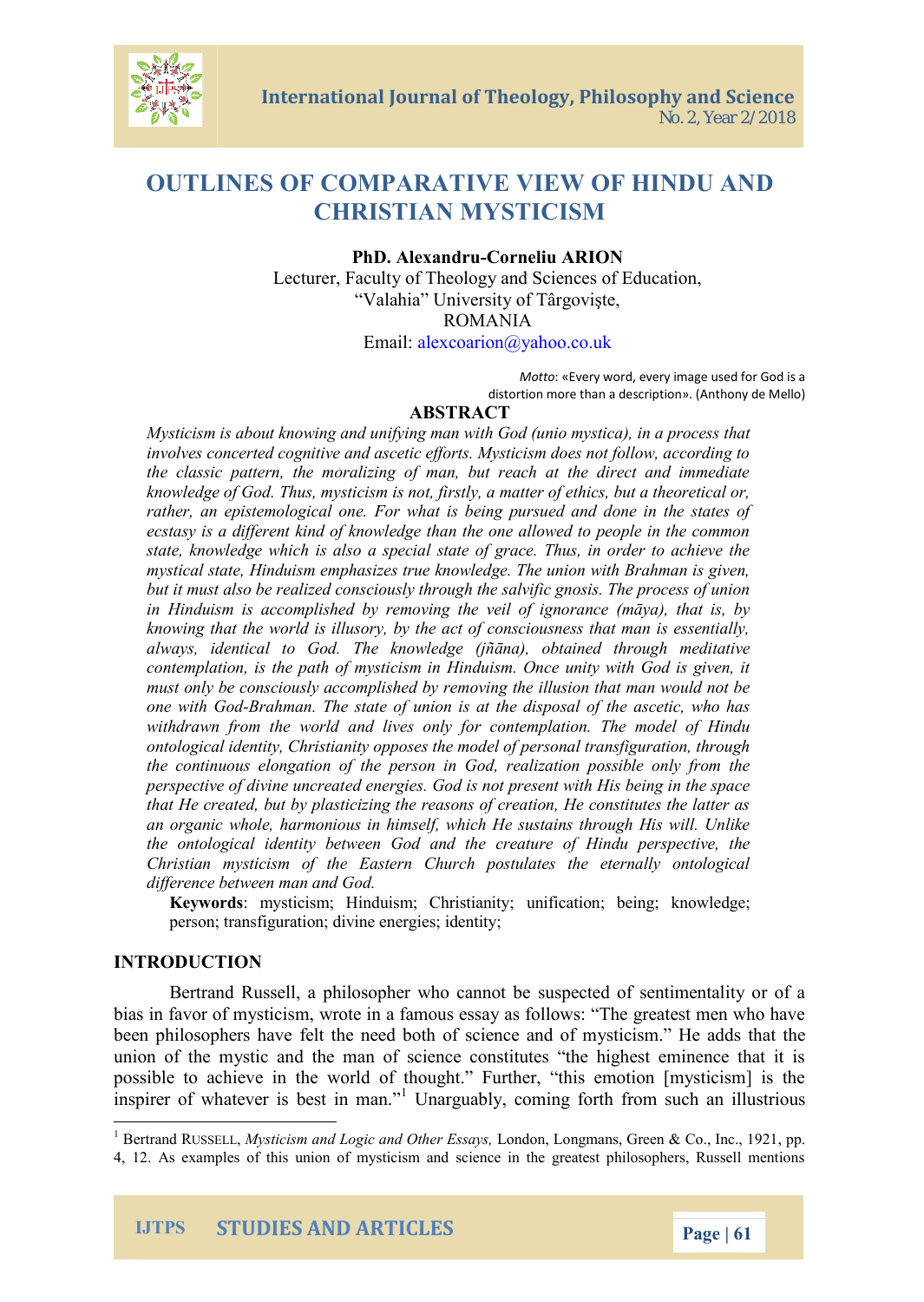### International Journal of Theology, Phi No. 2, Year 2/2018

philosopher and scientist, this is a remarkably high estima Nonetheless, no definition could be both meaningful and s inclue all experiences that, at some point or other, have been 1899 Dean W. R. Ing  $4$  ivies to bed fit wite only s. Since then the study of has considerably expanded, and new, allegeddy emyywshiecrael cul The etymological lineage of the term provides little ass unambiguous definition. The word mystic has its origin in was one who had been initiated into these omy gesterreieds anthrough esoteric knowledge of divine things and been reborn into et through the world of history and time into that of eternity an through initiation ceremonies of ibleed sboyrtthseo Lyavtindly redescrap in The GoldenThArsosugh the mysteries the initiate bloeganteered int numinous secret wisdom about which it was unlawful for h  $m$  y ste (my y stergion) estrom the Gargea jet konsehrubt or close the lips or This term signifies in general that which is unknowable or v secret. In the language of the early Christians the mysterie that were carefully the aknowledge of  $2$  the profane.

However, in due course of minimisteid on a mean of an extended  $\epsilon$ different meaning. In that syncretism of Greek and Oriental the centuries immediately plr@e beidsith gkhho ew Fholianats bin Noison, it came to mean a particular sort of approach to the whole problem of and more especially the intuitive faculties came into play. Christian and Nedoepalsationnitshte iearly centuries of the Ghristian called mystical theology came into existence, which was or Christian  $m\dot{\gamma}$ sticism.

My sticism cording to its etym roelloagty on intop limelyes tachrikhov, sop Mysticism either a religious tendency and desire of the huma union with the Divinity, or a system growing out of such a philosophical system, Mysticism considers asumhene ont tome phi human soul with the Divinity through contemplation and love processes and the means of realizing this end. This contemported is not based on a merely analogical kbout walsed aged intertion and the immediated and  $\frac{1}{2}$ intuition of the Infinite. According to its tendency, it may be as it limits itself to mere knowledge or traces duties for ad affective, accordinio cass tilte emport as finitelligence<sup>4</sup> or the part of

Mysticism has its fount in what is the raw material of inspiration of much of philosophy, poetry, artbeaynododinusic, a something which, ishionut ophiwioven with it, is not of the external

Heraclitus, Parmenides, Plato, airsd ostpriino out and but the hidiesd litst be only illustrative and not a exhaustive

 $^2$ In pagan antiquimhyy **sheorawsouse**d to designate certain esoteric doctrines, s or certain ceremonies that were performed in privantly to twheosine that and inge. the Eleusinian rites, Phallic Huntours MilingsteErney esith RCHE and EAR MAN edithe Catholic EncycVooplesonideal alsos M-Nuseiwam, an9-09913, p. 1313.

URL: http://www.ccel.org/ccel@hhetrhbermann/cathen1

 $3F$ . CHAPPOLDMysticiAsnSstudy aAnnothean1,oByenguin Group, 1990, p. 18.

 $4G$ . HU YCE, Mysticism, in HGE RESE FREMSA. (GENdiT.h) e Catholic Ency Colloup meebolidations  $M$ us-N $ce$  w m, ap. 1317.

IJTPS STUDIES AND SATICLE Page 2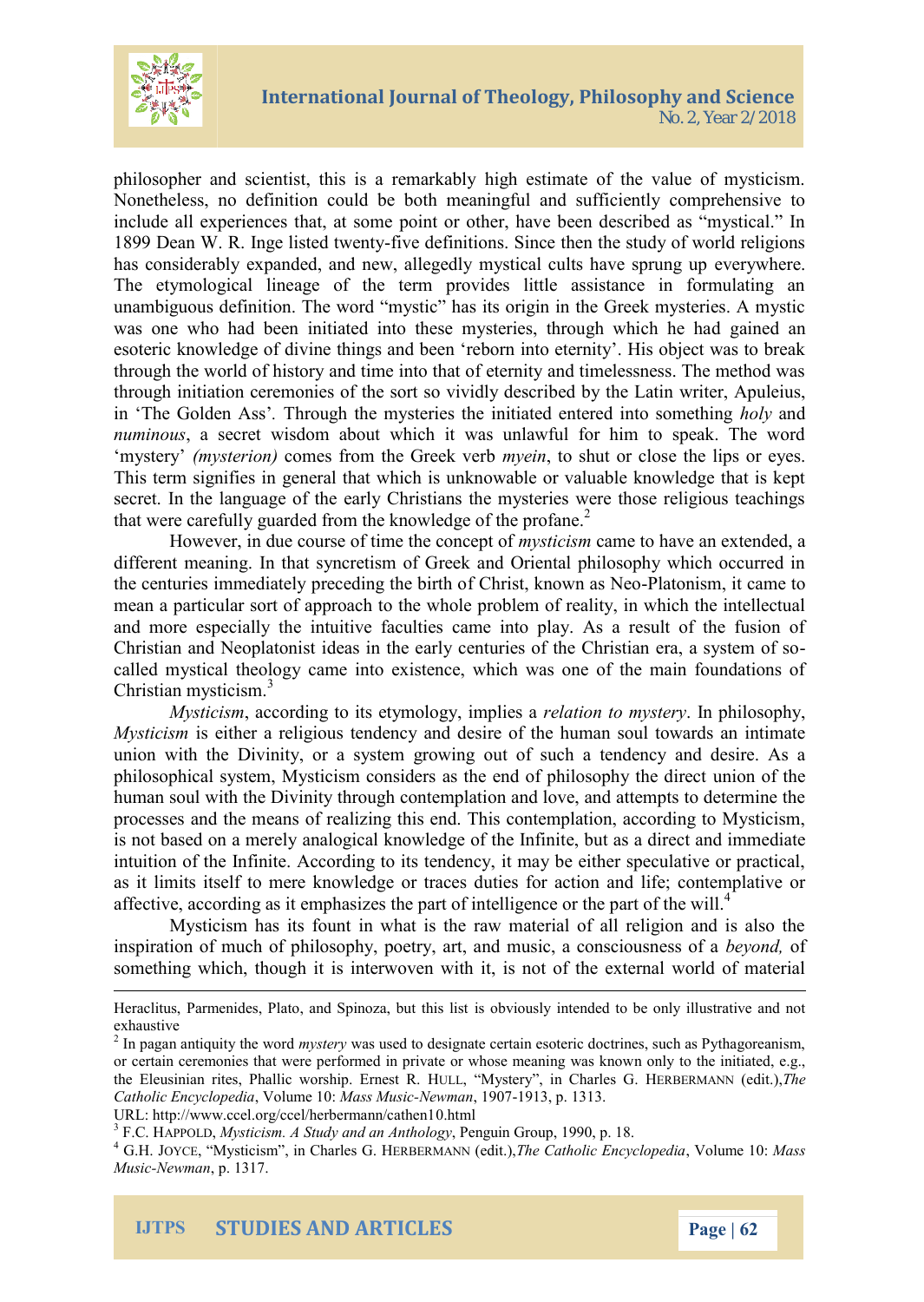

phenomena, of an *unseen* over and above the seen. In the developed mystic this consciousness is present in an intense and highly specialized form.

The mystical element enters into the commoner forms of religious experience when religious feeling surpasses its rational content, that is, when the bidden, non-rational, unconscious elements predominate and determine the emotional life and the intellectual attitude. In the true mystic there is an extension of normal consciousness, a release of latent powers and a widening of vision, so that aspects of truth unfathomed by the rational intellect are revealed to him. Both in feeling and thought he apprehends an immanence of the temporal in the eternal and the eternal in the temporal. In the religious mystic there is a direct experience of the Presence of God. Though he may not be able to describe it in words, though he may not be able logically to demonstrate its validity, to the mystic his experience is fully and absolutely valid and is surrounded with complete certainty.<sup>5</sup>

Not only have mystics been found in all ages, in all parts of the world and in all religious systems, but also mysticism has manifested itself in similar or identical forms wherever the mystical consciousness has been present. Because of this it has sometimes been called the *Perennial Philosophy*.

Due to its wide range of meanings, the commentators disagree about the characteristics of the mystical experience. Those mentioned in William James's classical *The Varieties of Religious Experience* rank among the most commonly accepted. *Ineffability* emphasizes the private, or at least incommunicable, quality of the experience. Mystics have, of course, written quite openly and often abundantly about their experience. But, by their testimony, words can never capture their full meaning. Secondly, James mentions the *noetic* quality of the experience. To be sure, mystical insight hardly ever augments theoretical knowledge. Nevertheless its insight suffuses a person's knowledge with a unique, allencompassing sense of integration that definitely belongs to the noetic order. This point deserves emphasis against those who assert that mysticism is the same everywhere and that only the post-mystical interpretation accounts for the difference.<sup>6</sup> The *pasivity* of the mystical experience may well be its most distinctive characteristic. Its gratuitous, undeserved nature stands out, however much the privileged subject may have applied himself to ascetic exercises or meditative techniques. *Transiency*, a more controversial characteristic, has been challenged, for great mystics have remained for prolonged periods in enhanced states of consciousness. Intermittent intensive experiences figured therein as moments of a more comprehensive surpassing awareness. Perhaps we should speak of the *rhythmic*, rather than the transient, quality of mystical life.<sup>7</sup> To James's four characteristics another one may be added: *integration*. Expanded beyond its ordinary limits, the mystical consciousness somehow succeeds in overcoming previously existing opposition in its integration with a higher reality. This, however, should not be interpreted to mean that all restrictions cease to  $exist.<sup>8</sup>$ 

<sup>&</sup>lt;sup>5</sup> He has been "there", he has "seen", he "knows". With St. Paul, in the poem by Frederic W.H. Myers, he can say: "Whoso has felt the spirit of the Highest / Cannot confound nor doubt Him nor deny. / Yea with one voice, O world, though thou deniest, / Stand thou on that side, for on this am I." F.C. Happold, *Mysticism. A Study and an Anthology*, p. 19.

 $6$  Distinctions begin with the noetic qualities of the experiences themselves.

<sup>7</sup> Louis DUPRÉ, "Mysticism" [First Edition], in *Encyclopedia of Religion*, Second Edition**,** Lindsay JONES, Editor in Chief, vol. 9: *Mary • Ndembu Religion*, Macmillan Reference USA, Thomson Gale, 2005, pp. 6341- 6342.

<sup>8</sup> Some of them clearly maintain a sense of transcendence within the union. This is precisely what gives them their distinctly religious character. V. *Ibid*, p. 6342.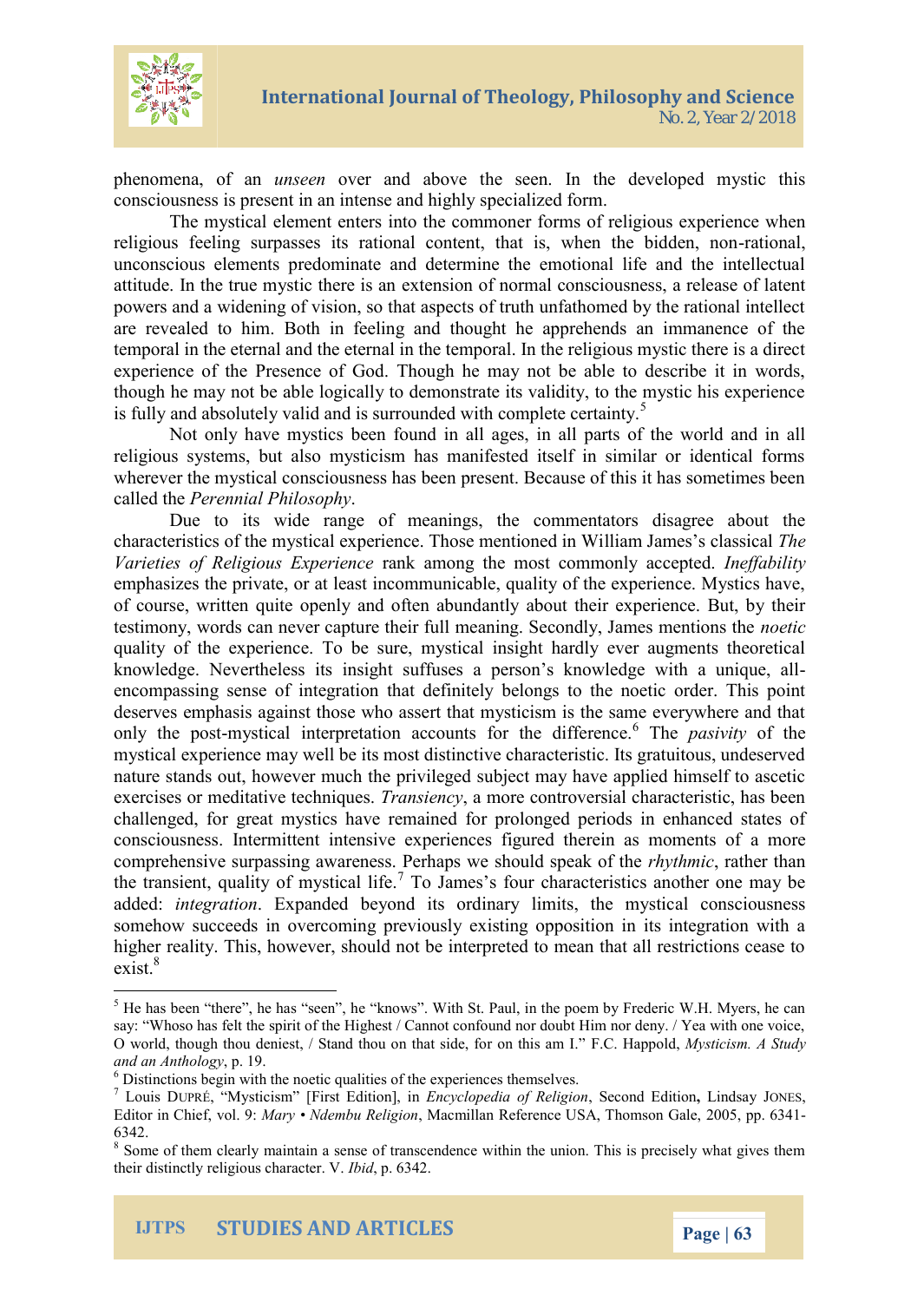

### **1. AN ANALYSIS OF HINDU MYSTICISM**

Mysticism is about knowing and unifying man with God (*unio mystica*) in a process that involves concerted cognitive and ascetic efforts. Mysticism does not follow, according to the classic pattern, the moralizing of man, but reach at the direct and immediate knowledge of God. Thus, mysticism is not, firstly, a matter of ethics, but a theoretical or, rather, an epistemological one. For what is being pursued and done in the states of ecstasy is a different kind of knowledge than the one allowed to people in the common state, knowledge which is also a special state of grace.<sup>9</sup>

The examination of the great mystical currents begins (in many specialized treatises) with the Hindu movement. This seems to have preceded other approaches to this phenomenon, if not into metaphysical speculation, at least in its precise examination. The vast majority of metaphysical problems had already been identified by the wise men of ancient India, who had found subtle solutions, but these seemed to by advocate of an incomplete thinking system, of course, outside the space of divine positive Revelation.<sup>10</sup>

Differently from the nature mysticism of the West or Far East, in Hindu mysticism there is a strong element of *world-denial* and yet there is *world-affirmation* also. There is both monism and theism, at many different periods. World-denial appears in Indian thought and practice, alongside world-affirmation, and it developed gradually. After the oldest sacred books of Vedas came the Brahmanas, ritual texts for the Brahmin priests, and the Araṇyakas, "forest treatises", for those who went apart from the world. These were followed by the more systematic Upaniṣads, "sessions" which overlap the previous texts so that the first of them is called the *Great Forest* Upanisad.<sup>11</sup>

No equivalent of the term 'mysticism' exists in Sanskrit and its use with regard to what we find in the *Upaniṣads* may be misleading: The dominant philosophical tradition in the West insists that the term is non-cognitive so that it has no place in any epistemological investigation, cognition being defined as knowing by sense perception and reasoning. But as far as the Upaniṣads are concerned, the fact that mystical viewing of reality is not a process of intellection does not mean that what we know in such viewing is only a state of feeling and not of knowledge. Mystical viewing amounts to what we call direct experience, in English usually termed 'intuition'. It is accepted that it may illumine life in some way, but what it delivers does not qualify for the name 'knowledge'.<sup>12</sup> But the teachers claim that what they know in such experience is knowledge (*vidyā,*) indeed such knowledge is higher (*para*) compared to the knowledge derived from sense perception and reasoning which is called lower (*apara*).



<sup>9</sup> Ioan Gh. SAVIN, *Mistica şi Ascetica Ortodoxă* (*Mysticism and Orthodox Ascetics*), Forward by dr. Antonie Plămădeală, Sibiu, 1996, p. 23.

<sup>10</sup> Jacques De MARQUETTE, *Mistica. Hinduism – Budism – Grecia –Israel – Creştinism – Islam* (*Mysticism. Hinduism - Buddhism - Greece - Israel - Christianity – Islam*)*,* transl. Dan Dumbrăveanu and Victoria Comnea, Herald, Bucureşti, 1996, p. 29.

<sup>&</sup>lt;sup>11</sup> From early settlements of the Aryan invaders on the plains of the Indus River and its tributaries, the subjugation and also mingling of older peoples, there developed over a thousand years more orderly societies, spreading down the Ganges plains. With the growth of towns and cities there was leisure for speculative thought, the formation of schools of doctrine and meditation, and some reaction against city life towards the peace of the forest..

<sup>12</sup> But the teachers claim that what they know in such experience is knowledge (*vidyā,*) indeed such knowledge is higher (*para*) compared to the knowledge derived from sense perception and reasoning which is called lower (*apara*). Cf. Pratima BOWES, "Mysticism in the Upanishads and in Śankara's Vedānta", in *The Yogi and the Mystic. Studies in Indian and comparative Mysticism*, Karel WERNER, ed., Durham Indological Series No.1, Curzon Press Ltd., 1994, p. 53.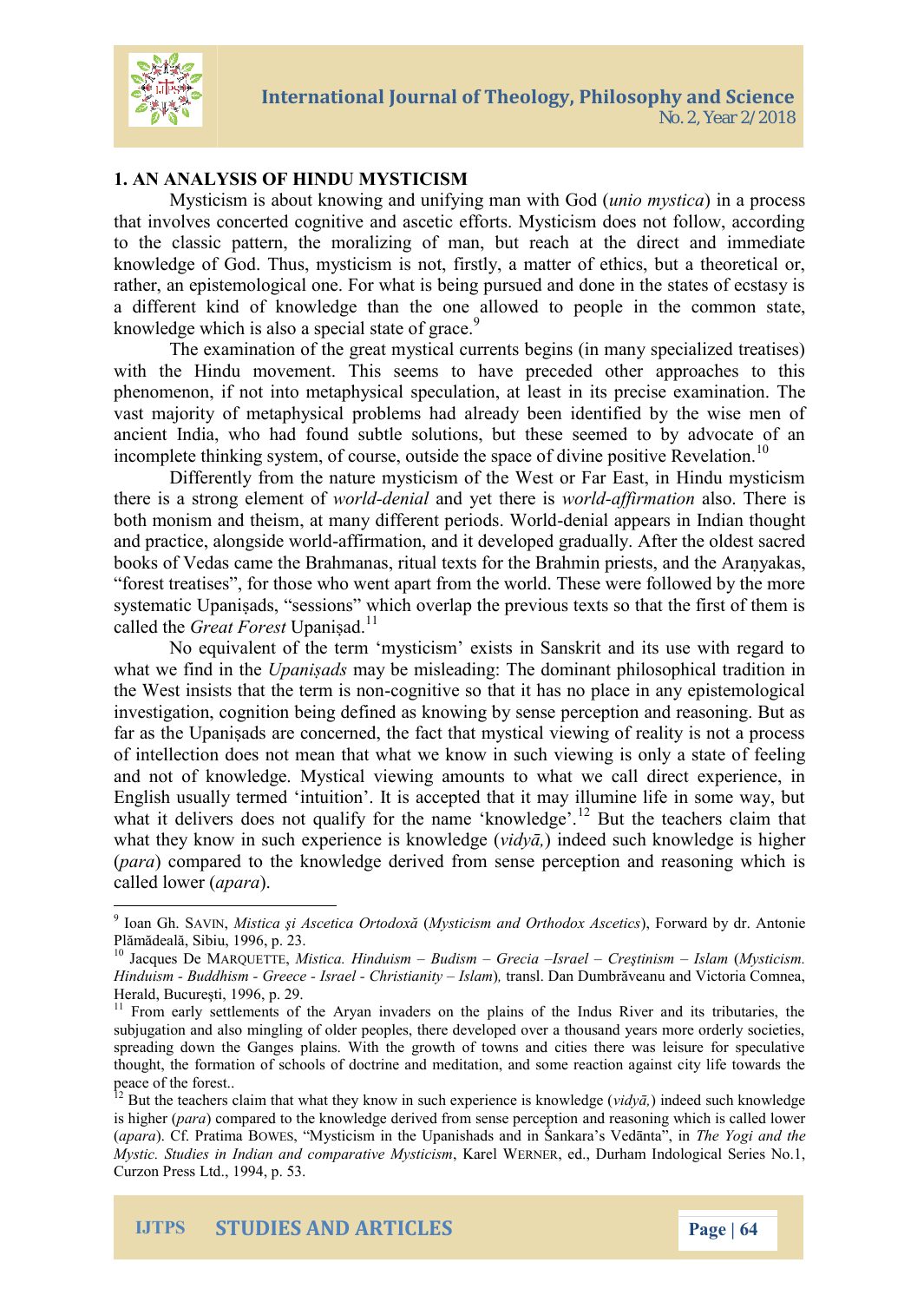

The Upaniṣads, like other philosophies and science, look for unifying principles in the universe. They try to explain the world in elemental terms, emphasizing especially power, breath and, surprisingly, food. One well-known Upaniṣad affirms that the cosmic Being, Brahman, "is food". For food, as living matter, is the basis of life upon which breath depends, as well as mind, understanding and bliss. Hence matter and spirit are bound together in a mysticism of union with the whole of existence, which is a participation in, rather than a withdrawal from the world. So the Upanisadic mystic cries out in ecstasy, in one of the rare personal statements:

> "I am food! I am food! I am food! I am an eater of food ... I am a maker of verses. . . I am first of the world-order, I am earlier than the gods. I, who am food, eat the eater of food! I have overcome the whole world!"<sup>13</sup>

The Upaniṣads seek for a single principle as the changeless ground of the universe. Sometimes this is the soul or self *(atman),* both particular and universal. When the sage Yājňavalkya was leaving his wife to go forth to the forest-dwelling stage of life he offered her a settlement. She asked whether this would make her immortal and if not what could achieve that. He replied that only "love of the soul" could make anything dear, enumerating husband, wife, sons and all possessions. It is the Soul that should be seen, heard, thought about and considered, for by understanding the Soul all the universe is known.<sup>14</sup>

Another term used in the Upaniṣads is Brahman, which at first meant power and developed into sacred power, universal spirit, world-ground, the All, cosmic Being.

"The formless Brahman is the breath and the space within the self. There is nothing higher than this, for it is 'the Real of the real'. Living creatures are real and this is their reality."<sup>1</sup>

These two terms, Atman and Brahman, are used in subtle ways, both distinctly and identically. The ancient gods themselves were thinned down from their thousands into one, and that was Brahman. The only duality that remained was between universal and individual souls and these almost inevitably became identified, so that Brahman and Atman are often interchangeable terms.

"The whole universe is Brahman, and one should calmly worship That as the being in which we live and move and dissolve. It contains the entire world; it never speaks and has no care. . . . This Soul of mine in the heart is Brahman, and when I go from here I shall merge into it."<sup>16</sup>

Mystical unity in the monistic sense is asserted in "great words" or utterances, such as «I am Brahman», and especially «Thou art That» (the famous Sanskrit utterance: *tat tvam*  $asi$  –  $\overline{d}$ ,  $\overline{d}$  as phrase occurred in a series of parables where a philosopher, Uddalaka, instructed his son in the true nature of being. Rejecting the formal priestly education that the boy had received, the father expounded that teaching "whereby what has not been heard or

<sup>13</sup> *Taittiriya Upanishad*, 3, 10.6, in R.C. ZAEHNER, ed., *Hindu Scriptures*, 1938, rpt. London: J.M. Dent & Sons, 1978; rpt. Everyman's Library, David Campbell Publishers LTD, 1992.

<sup>14</sup> *The Brhadāranyaka Upanishad – With the Commentary of Śankarācārya*, 2.4., transl. by Swami Madhavamanda, Advesta Ashrama, Calcutta, 1997.

<sup>15</sup> *Ibid*, 2.3.

<sup>16</sup> *Chāndogya Upanishad*, 3.14, in R.C. ZAEHNER, ed., *Hindu Scriptures*. `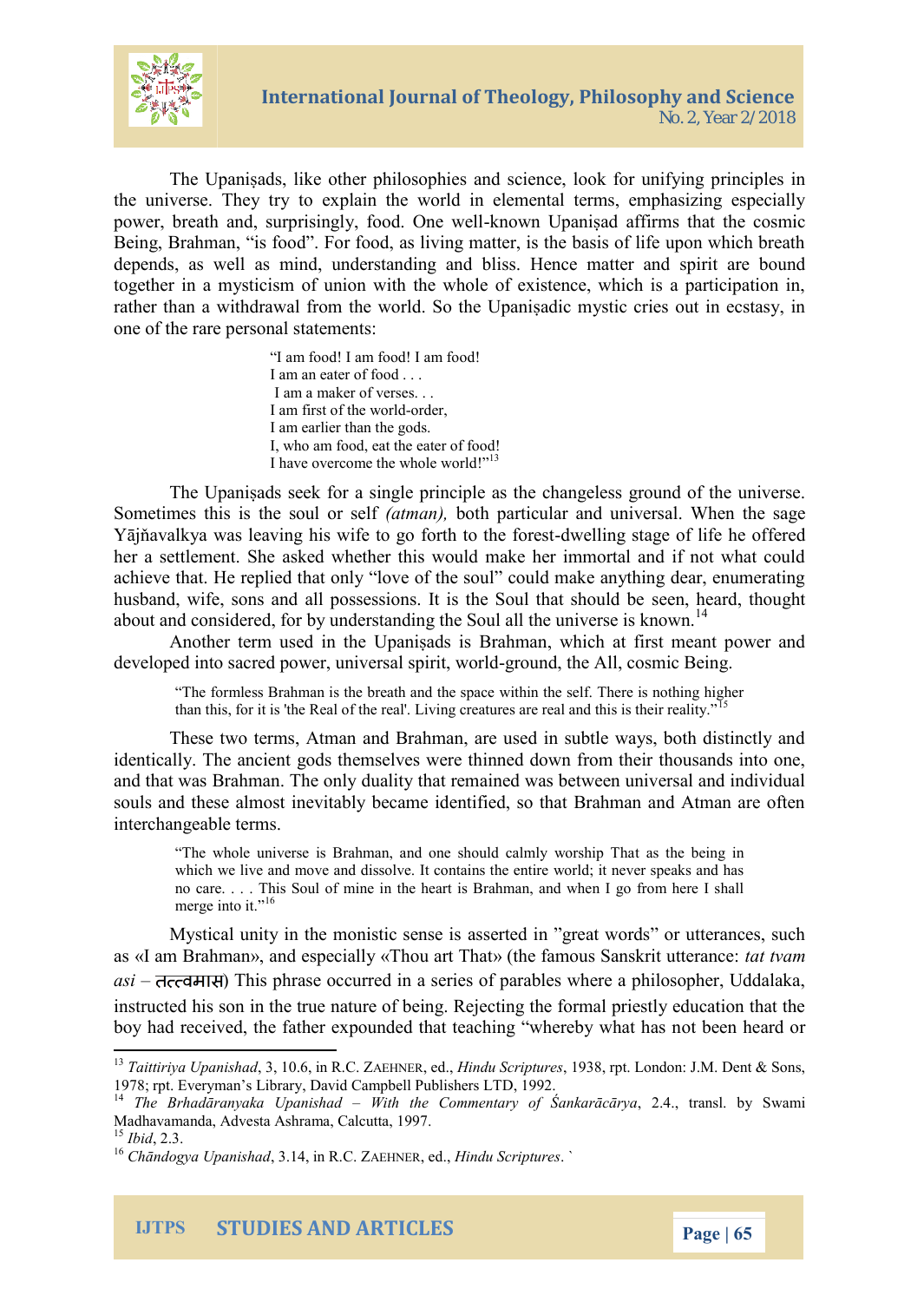

thought or understood becomes heard, thought and understood". In nine examples he affirmed that all creatures have Being as their origin, support and dwelling.<sup>17</sup>

"That subtle essence is the Soul of the whole universe. That is reality. That is the Soul. You are That<sup>"18</sup>

Bees collect the juices from different trees and reduce them to unity so that they cannot distinguish whether they are the juice of this tree or that. So when creatures merge into Being, they do not know what individuals they were formerly. Similarly, when rivers flow into the sea they do not know their former individuality, but they become that Being.<sup>19</sup>

In the Upaniṣads, the unifying and the spiritualizing tendencies eventually merged in the idea of an inner soul (*ātman*), the Absolute at the heart of all reality to which only the mind has access. This is not a metaphysical theory, but a mystical path to liberation. It requires ascetical training and mental discipline to overcome the desires, oppositions, and limitations of individual selfhood.

"As a man, when in the embrace of a beloved wife, knows nothing within or without, so this person, when in the embrace of the intelligent Soul, knows nothing within or without $^{3,20}$ 

Clearly, if *ātman* is identified with *Brahman*, then the logical conclusion is that the Self is in all things, and all things in the Self. The capital 'S' here is meant to indicate that the 'Self' that is assimilated to Brahman is not the everyday phenomenal self (i.e. the mind/body), but rather that aspect of the human being that is qualitatively similar to the transcendent principle of Brahman – that is, the undifferentiated conscious awareness, the inner sense of pure being which humans are capable of experiencing in the primary Hindu mystical practice: meditative absorption, or *samādhi*.

Here lies the origin of the *advaita* (nondualist monism that would become dominant in classical Hinduism). But even if any distinction beyond the One were to be a mere *illusion*, as in the extreme interpretation of *māyā* (originally, the created world itself) given by most famous Hindu thinker, Śaṅkara (8th century AD), it still remains an opposition to indiscriminate Unity. Metaphysical speculation in classical Hinduism may occasionally have surpassed its mystical tendency. But that there *was* a religious experience at the basis of this extreme monism cannot be doubted.

"The starting-point of Śaṅkara and the Sāṁkhya-Yoga is the *experience* of the immortality of the soul; and immortality in this case does not mean the infinite prolongation of human life in time: that is *Samsāra* which the Hindus regard rather as a living death; it is death-inlife, not life-in-death. It means rather an unconditioned and absolutely static condition which knows nothing of time and space and upon which death has no hold; and because it is not only pure Being, but also pure consciousness and pure bliss, it must be analogous to life."21

It would be difficult to decide whether Śaṅkara's uncompromising monism was an outcome of his experience for which he found confirmation in his predecessors' interpretations of the Upanisads or whether his previous acceptance of monism on philosophical grounds found subsequent support in the overwhelming experience of oneness

<sup>17</sup> Geoffrey PARRINDER, *Mysticism in the World's Religions*, Oneworld Publications, Oxford, 1995, p. 35.

<sup>18</sup> *Chāndogya Upanishad*, 6.8-16.

<sup>19</sup> Geoffrey PARRINDER, *Mysticism in the World's Religions*, p. 35.

<sup>20</sup> *Bṛhadāraṇyaka Upaniṣad* 4,3.22.

<sup>21</sup> R.C. ZAEHNER, *Hinduism*, Oxford University Press, London, 1966, p. 74.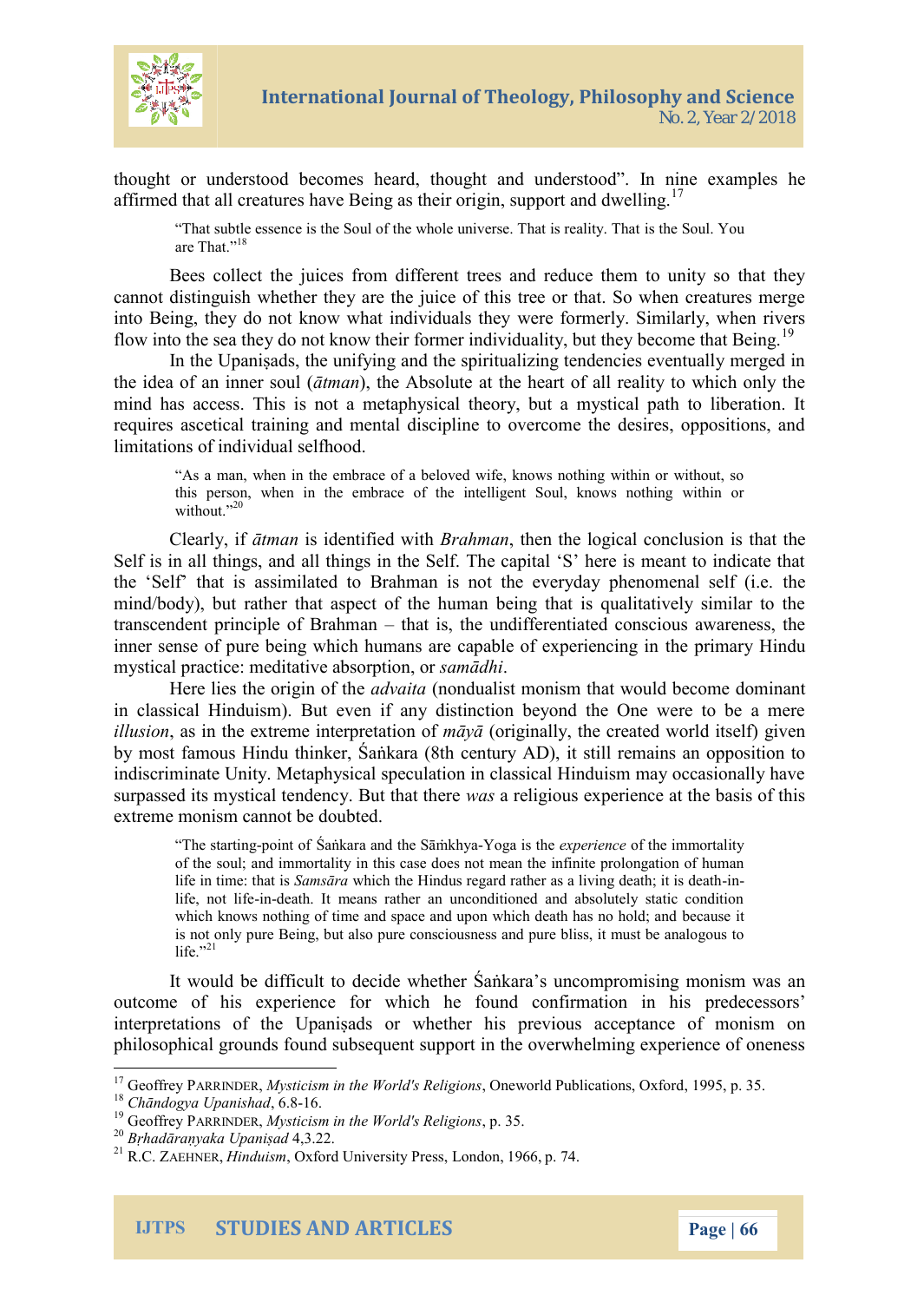

in *samādhi*. The Upaniṣads, of course, contain materials which enabled other schools also to claim their support for their own different interpretations. It has, however, been an undisputed tenet within Śaṅkara's school for centuries that 'this world of diversity is false; reality, myself included, is non-dual *brahman*; the evidence of it is *vedānta* [= Upaniṣads], gurus as well as direct experience'.<sup>22</sup>

As some scholar point out, we have here an almost inextricable symbiosis of doctrine and experience, but what is important is that Śaṅkara most emphatically insisted on the actual realization of personal experience without which the doctrine means nothing. One has to know the truth directly; all else, including verbal knowledge of the doctrine, is still within the sphere of ignorance. Again: to know *brahman* is to be *brahman*. The practical way to this realization is the way of knowledge which became known as Jñāna-Yoga. $^{23}$ 

Of course, not all the Upaniṣads were radically monist in their expression, nor was the Vedāntic theology the only mysticism of the self in India. A related but philosophically distinct school of Indian thought also has its roots in the Upanisads. In Mundaka Upanisad we read:

"Two birds, companions and friends, nestle on the very same tree. One of them eats a tasty fig; the other, not eating, looks on."<sup>24</sup>

Here we see a very early expression of the dualist school that sees man as a dual entity of mind-stuff (*prakṛti*) and pure spirit (*puruṣa*). The tree is the body; the first bird, the enjoyer of sense pleasures, i.e. the phenomenal self; the second bird, the eternal witness, the pure conscious knower of all cognition and experience.<sup>25</sup>Thus, the system of Sāmkhya-Yoga advocates a radical dualism. It recognizes two irreducible principles of reality: *prakṛti*, the material principle and source of energy, cause of both the material world and psychic experience, and *puruṣa*, discrete units of pure consciousness similar to the *ātman* of the Upaniṣads. Yet *puruṣa* must be liberated from confusion with *prakṛti* by means of concentrated effort. Sāṁkhya thought, although it has no place for deity and is specifically atheistic, was assimilated into the age-old tradition of yoga, providing the practice with a soteriological and cosmological framework. This mystical self-isolation recognizes no absolute One beyond the individual spirit. Liberation here means the opposite of merging with a transcendent Self. If the idea of God appears at all, it is as that of one *puruṣa* next to all others, their model insofar as God is entirely free of cosmic contamination.

The inevitable differences in descriptions of the ultimate and its real nature, well known already from the Upaniṣads themselves, led quite naturally to the establishment of different schools of Vedāntism of which there are at least five. The most important one after Śaṅkara's is *Viśiṣṭādvaita* (literally "Advaita with uniqueness; qualifications") of *Rāmāṇuja* (11th century AD). In it the popular path of *Bhakti* (love for God) received an elaborate

<sup>22</sup> Cf. A.J. ALSTON, "Śaṅkara on the Absolute"*,* in *A Śaṅkara Source-book*, vol. 1, Shanti Sadan, London 1981, pp. 62, 112.

<sup>23</sup> Śaṅkara's Yoga path follows in many details the older schemes of Yoga training as known particularly from Patāňjali's account, but it also has its own specific techniques of developing the discriminatory faculty of the mind whereby it could sift through its experiences and eliminate from them those which are concerned with transitory, unreal features as compared with those which point to the eternal and real. Karel WERNER, "Mysticism and Indian Spirituality", in *The Yogi and the Mystic*, K. Werner, ed., pp. 28-29.

<sup>24</sup> *Muṇḍaka Upaniṣad*, 3.1.1, in R.C. ZAEHNER, ed., *Hindu Scriptures*; Patrick OLIVELLE, *Upaniṣads*, Oxford: Oxford University Press, 1996, p. 274.

<sup>25</sup> Paul MULLER-ORTEGA, *Classical Yoga Traditions of India*, classroom lectures, Spring, 1999, p. 135.

<sup>&</sup>lt;sup>26</sup> In its pure form, Sāmkhya-Yoga, far from leaning toward pantheist monism (as Vedantic spirituality does), results in the most extreme individualism. Louis DUPRÉ, "Mysticism" [First Edition], p. 6343.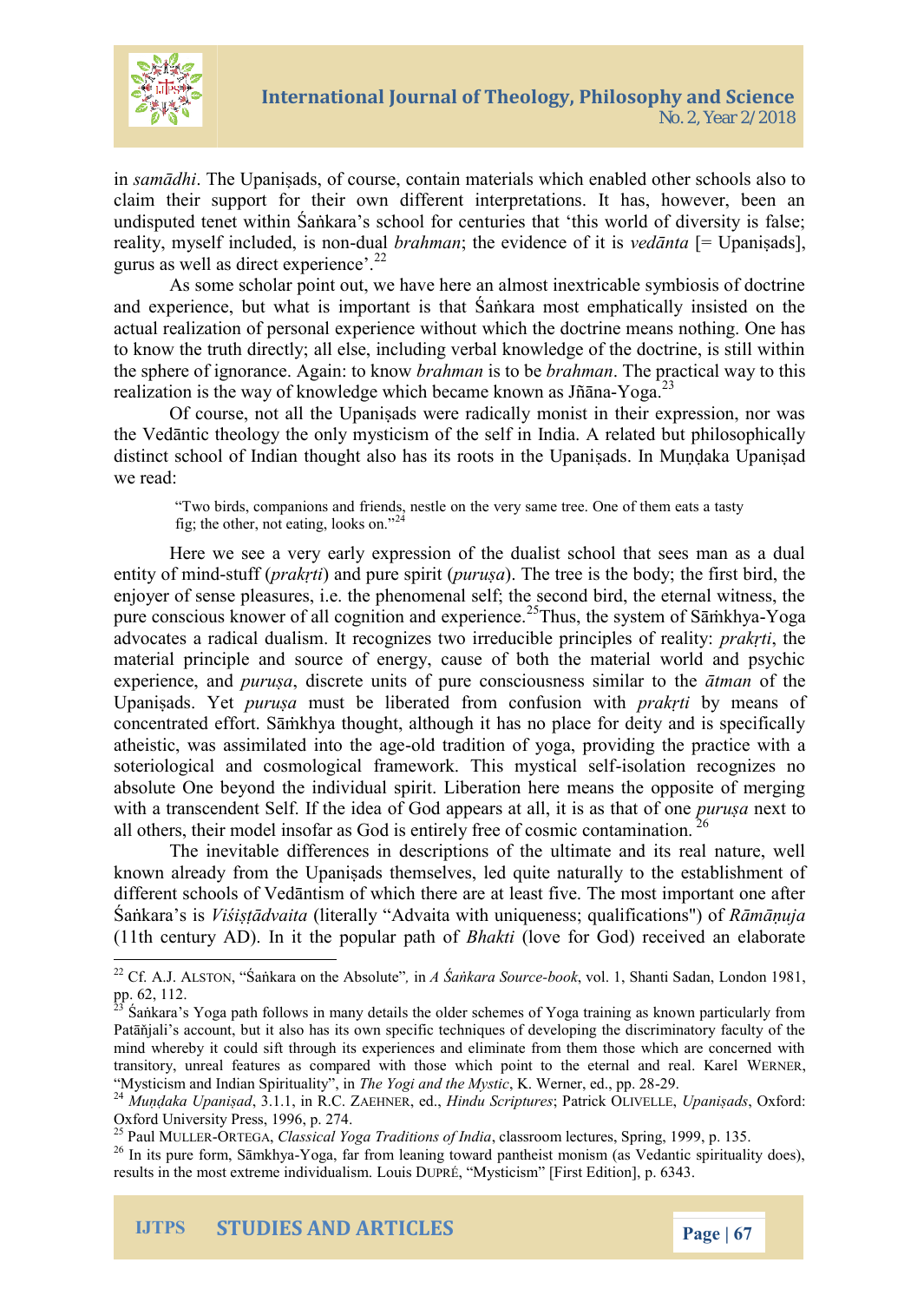

doctrinal backing in which a certain relative or qualified status is allowed for individual beings also in the context of ultimate reality which is conceived in personalized terms. Thus Vedāntism, like Buddhism, reflects the ineffability of the ultimate experience which does not lend itself to simple descriptions.  $27$ 

A mystical theology is less concerned about logical consistency and sharply defined concepts than about adequate translations of the actual experience. This is particularly the case in a tradition wherein the mystical element constitutes most of the core of the religion itself. Hence in describing such later Hindu thinkers, like the so influential *Rāmāṇuja* as "qualified dualists", we should be aware that we are referring more to a practical devotional than a speculative-metaphysical attitude. Rāmāṇuja may never have abandoned the metaphysical assumptions of the monist tradition in which he grew up. But finding absolute monism inadequate for the practice of spiritual life, he reaffirmed the traditional concept of a God endowed with personal attributes (*saguna brahman*), instead of the attributeless absolute substance (*nirguṇa brahman*). God thereby is not merely a model but also a redeemer who assists the soul on its path to liberation.<sup>28</sup>

In thus qualifying the monist doctrine, Rāmāṇuja was inspired by what the *Bhāgavadgīta* (c. 2nd century BCE) had assumed throughout. This mystical poem, perhaps the finest spiritual work to come from the East, is hard to classify by Western canons. The narrative assumes a clearly theistic position: the god Visnu incarnated in Krsna exhorts the hero Arjuna on the eve of battle with his stepbrother to take heart and fight. But the message he delivers ranges from traditional piety and observance of the ancient rites to the monism of the Vedānta, combined with the dualistic cosmology of Sāṁkhya-Yoga. The work is a synthesis in all respects. Not only does it unite the monist and theistic strands, but it also presents a method of combining the active with the contemplative life. It advises a mental discipline that enables a person to act with total detachment from the fruits of his deed. By itself, the active life (*karman*) weaves its own web of causes and effects, entailing an endless cycle of birth and death – the very essence of what a person seeks to be liberated from.<sup>29</sup>

Yet various kinds of yoga detach the mind from this natural determination, while still allowing a person to fulfill the obligations of his station in life. Through equanimity of emotions, holy indifference, and purity of heart, even the active person will come to detect the one presence of *brahman* in all things. The 'Gospel of Hindu spirituality' (L. Renou), *Gīta* is not a manual of yogic practice. It is a mystical work that culminates in a vision of God. A most powerful theophany completes Krishna's description of God's presence in the world (chap. 11). Still the poem concludes with the sobering advice to seek God in the ordinary way of piety rather than through self-concentration. The advice was taken up by the *bhakti* movement, which produced some of the finest flowers of Hindu spirituality and which continues to nourish much of Indian piety today. $30$ 

There have been objections to this kind of interpretation of differing mystical doctrines and the consequent claim of a common core in all mystical traditions. S.T. Katz expressed it bluntly saying that mysticism promises "something for everybody if not

<sup>27</sup> Karel WERNER, "Mysticism and Indian Spirituality", in *The Yogi and the Mystic*, p. 29.

<sup>28</sup> Surendranath DASGUPTA, *Hindu Mysticism,* Frederick Ungar Publishing Co*.*, New York, 1927, p. 59.

<sup>&</sup>lt;sup>29</sup> Understanding Mysticism, edited by Richard WOODS, Garden City, New York, 1980, p. 158.

<sup>30</sup> Cf. Louis DUPRÉ, "Mysticism" [First Edition], p. 6344. See also: Donald H. BISHOP, ed., *Mysticism and the Mystical Experience: East and West*, London and Toronto, 1995. A useful collection of essays surveying mysticism in various traditions; F. Samuel BRAINARD, *Reality and Mystical Experience*, University Park, Pa., 2000.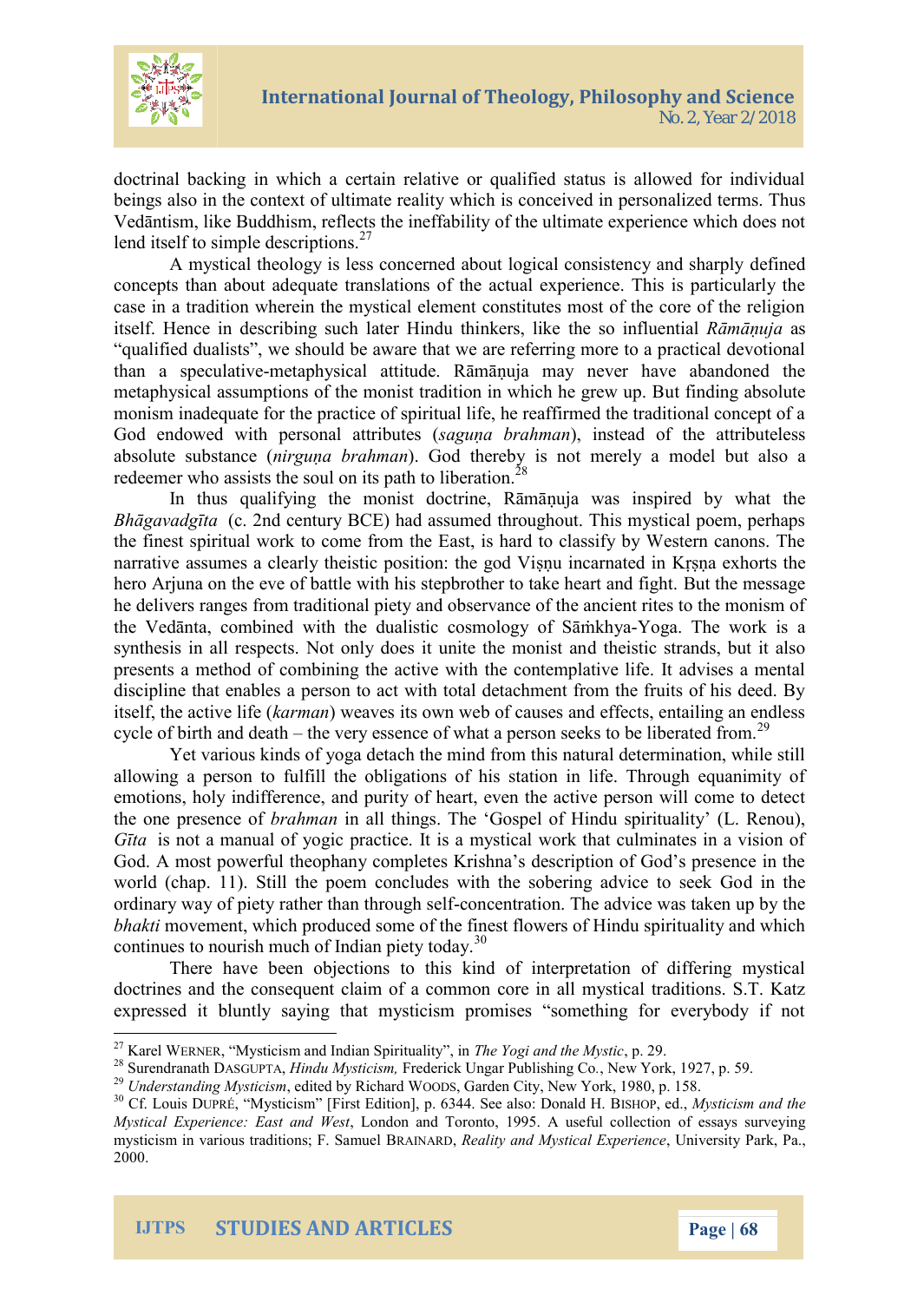

everything to everybody".<sup>31</sup> But that is an ill-founded criticism. The differing interpretations merely express the infinite richness of the ultimate which must be bigger than individual minds which can therefore approach it from a large variety of starting points. Various simplified descriptions of the ultimate goal become wrong only if taken literally and if they are individually believed in to the exclusion of other descriptions. That can happen only when the doctrine, accepted on authority, becomes more important than the experience, which means that the mystic path is not really being followed. Then we are in the province of theological or philosophical polemics. These do occur also, of course, among historians of religions if they bring into their inquiry personal preferences or beliefs.<sup>32</sup>

With Mahāyāna Buddhism and Vedāntism Indian spirituality reached its peak, particularly in the elaboration of mystical doctrines. But the whole process of mystical endeavors did not stop there. Although Buddhism eventually disappeared from the Indian scene to flourish elsewhere, Yoga and broader mystical movements as well as doctrinal creativity have continued to live in India till modern times.<sup>33</sup>

#### **2. THE ORTHODOX CHRISTIAN VISION ON MYSTICISM**

The term *mysticism* remains colored if not hampered by the complexity of its own history: by its original Greek etymology (meaning "silence, secrecy, initiation, Ineffability"), by the early Christian use of the word *mystical* to describe the deeper significance of Scripture and liturgy, by the later Christian definition of *mystical theology* as loving union with God by grace, and by popular uses of mysticism as a label for anything nebulous, esoteric, occult, or supernatural. Although mysticism is now firmly entrenched within the vocabulary of the modern study of religions, its usage overlaps and to some extent competes with its employment in specifically theological contexts. Christian or at least theistic mysticism continues to be given prominence even in studies treating the subject at a more generic or theoretical level (e.g., in much philosophy of religion). Given its persistently Christian associations and the fact that the term has no real counterpart in other traditions, it is not surprising that the suitability of mysticism as a neutral, global term has been questioned by some scholars. Others, more radically, have challenged the authenticity of the concept itself, viewing it as a product of post-Enlightenment universalism.<sup>34</sup>

Unlike some other religions, Christianity has never equated its ideal of holiness with the attainment of mystical states. Nor did it encourage seeking such states for their own sake. Nevertheless, a mystical impulse undeniably propelled it in its origin and determined much of its later development. The synoptic Gospels present Jesus as dwelling in the continuous, intimate presence of God. His public life begins with a prayer and a vision: "While Jesus after his baptism was at prayer, heaven opened and the Holy Spirit descended on him in bodily shape like a dove" (*Lk* 3:21–22). It ends with a prayer of total abandonment: "Father, into your hands I commend my spirit" (*Lk* 23:46). Jesus initiates all important public acts with a prayer. He often withdraws from the crowd for long periods of solitary prayer. He interprets his entire existence through its reference to God, whom he calls Father. To himself

<sup>&</sup>lt;sup>31</sup> See the editor's *Introduction* to *Mysticism and Philosophical* Analysis, Steven T. KATZ, ed., New York -Oxford University Press, 1978, p. 1.

<sup>&</sup>lt;sup>32</sup> Karel WERNER, "Mysticism and Indian Spirituality", p. 29.

<sup>&</sup>lt;sup>33</sup> As shown by the lives and work of such personalities as Ramakrishna, Ramana Maharshi, Aurobindo, Anandamayi Ma, Osho, Swami Sri Yukteswar, and others.

<sup>34</sup> Peter MOORE (2005), "Mysticism [Further considerations]", in *Encyclopedia of Religion*, 2nd Edition**,** Lindsay JONES, Ed., vol. 9, p. 6355.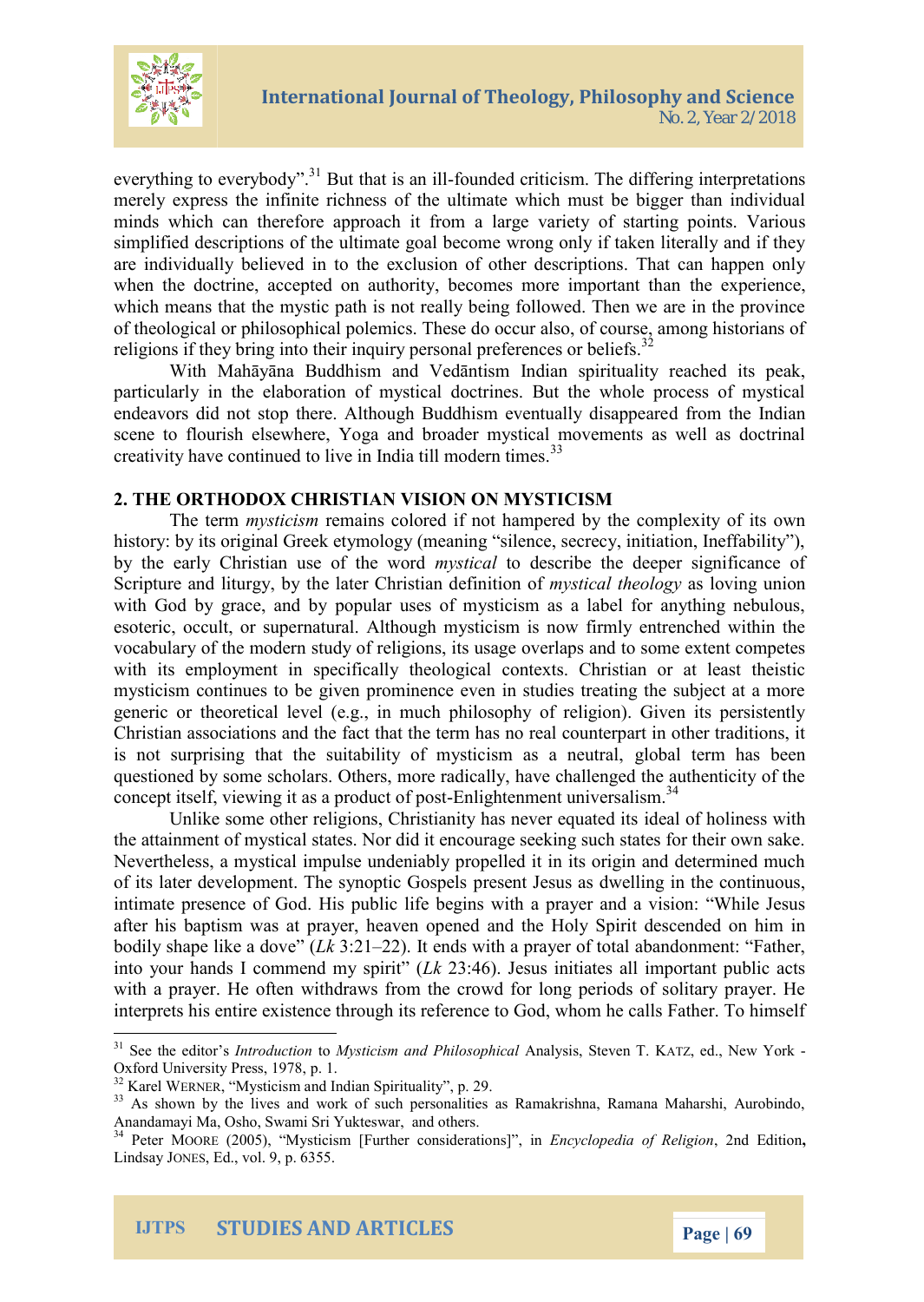

he applies Isaiah's messianic words: "The Spirit of the Lord is upon me." The same Spirit he promises to those who pray in His name. <sup>35</sup>

Several themes give an overview of the New Testament soteriology: The Kingdom of Heaven and its Messenger, Christ the Messiah-Logos, the Light; the Paracletus or the Holy Spirit, who consecrate the mission of the Logos and make present His Person in history; Christ ascended into heaven will have to return as the Supreme Judge. The Kingdom, inaugurated here on earth: the Church is waiting for the final eschatology, of the Parousia of the Son, Who will come on the clouds to judge, then restore the perfect creation in the hands of the Father, intended to contemplate, in eternity, the Divine Image.<sup>36</sup>

The mystical quality of Jesus' life is most clearly stated in the Fourth Gospel. Some of the words attributed to him may have originated in theological reflection rather than in his own expression. But they thereby witness all the more powerfully to the mystical impulse he was able to transmit to his followers. Biblical speculations on the Word of God are reinterpreted as expressions of God's personal revelation in an incarnated divine Logos. The intimate union between the Father and the Word is, through the Holy Spirit, granted to all true believers. Indeed, the presence of the Spirit entitles them to the same love with which God loves his Son. In John's gospel the two principal currents of Christian mysticism have their source: the theology of the divine image that calls the Christian to conformity, and the theology that presents the intimacy with God as a relation of universal love.<sup>37</sup>

The tenor of early Christian mysticism was determined by the New Testament and by trends in Hellenistic Judaism (especially Philo Judaeus's scriptural theology and the late Judaic meaning of *gnōsis*). A third factor, usually referred to as Neoplatonism, must be added. Yet that movement, though influential in the development of Christian spirituality, may be too restricted an account of its beginnings; Origen (and, to some extent, even Clement) had already developed a mystical theology of the image before Plotinus. It might be more accurate, then, to look to the entire philosophically Platonic, religiously syncretic, and generally Gnostic culture of Alexandria at the end of the second century.<sup>38</sup> But soon Plotinus's philosophy was to provide much of the ideological apparatus for a Christian theology of the image. Though Plotinus's thought leaves no doubts about its Platonic origins, it was profoundly affected by such religious influences as the mystery religions, Gnosticism, Philo's Judaism, and that syncretism of Hellenistic currents and older Egyptian traditions that is usually referred to as Hermetism.<sup>39</sup>



<sup>&</sup>lt;sup>35</sup> For discussions of Christian mysticism, the reader may consult the introductions to many volumes of the "Classics of Western Spirituality" and the three-volume *A History of Christian Spirituality* (New York, 1963– 1969) by Louis BOUYER, Jean LECLERCQ, Francois VANDENBROUCKE, and Louis COGNET.

<sup>36</sup> Serge MISSATKINE, *Mistica Noului Testament* (The Mysticism of the New Testament), in Marie-Madeleine DAVY, ed., *Enciclopedia doctrinelor mistice* (*Encyclopedia of mystical doctrines*), vol. I: *Şamanism, Greci, Evrei, Gnoză, Creştinism primitiv* (*Shamanism, Greeks, Hebrews, Gnosis, Early Christianity*), Amacord, Timişoara, 1997, p. 227.

<sup>37</sup> For details: Robert S. ELLWOOD, *Mysticism and Religion*, 2nd ed., New York and Oxford, U.K., 1999. One of the few introductory surveys of major issues and positions in the study of mysticism, stressing the inseparability of mysticism from the rest of religion.

<sup>&</sup>lt;sup>38</sup> In that climate Ammonius Saccas himself, Origen's and Plotinus's common master, grew up and taught.

<sup>&</sup>lt;sup>39</sup> Plotinus's philosophy as exposed in his nine treatises (the *Enneads*) is often presented as an emanational process that originates in an undetermined Absolute (the One), becomes intelligible in a realm of mind (the *nous*), and arrives at its final hypostasis in a world soul (the *psyche*) shared by all individual souls. Such a presentation misses Plotinus's central insight and the source of its mystical fertility, namely, the immanence of the One in all the lower hypostases. The mystical-intellectual process for him consists in a return to that everpresent One, beyond the vision of the intelligible forms. Cf. Louis DUPRÉ, "Mysticism" [First Edition], p. 6346.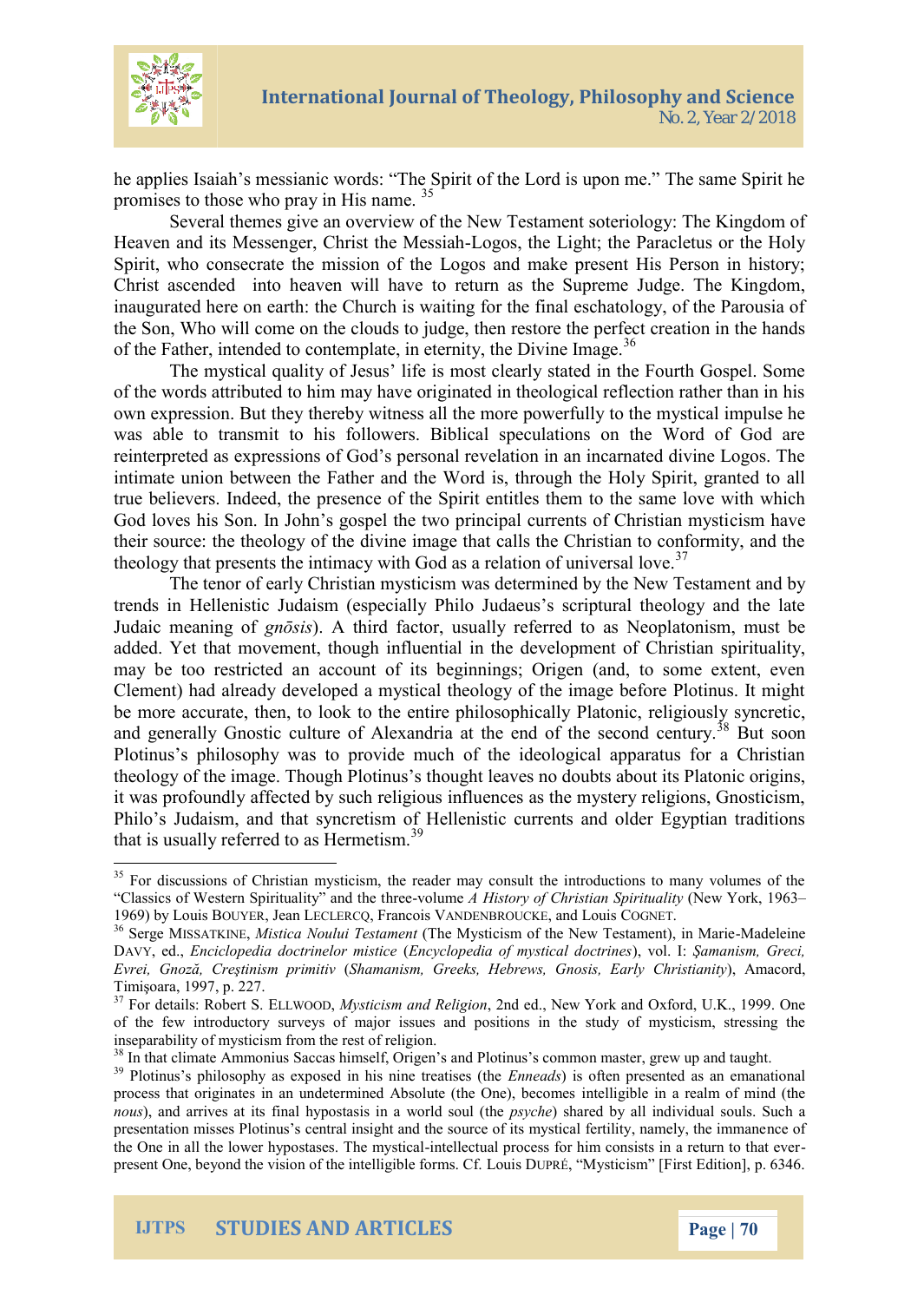

In some ways – as many scholar suggest – Christian thought is closer to Indian than to Semitic monotheism. For instance, the Hindu *avatār* belief shows to the Christian doctrine of the *Incarnation*, though each has its own distinctive features. The personal God of devotional Hinduism is comparable with the personal Christ who formed the faith from the Resurrection onwards and has remained central to Christian mysticism down the ages. Yet while Christian mysticism has taught and sought ardently union with God it has nearly always avoided, due to its Trinitarian doctrine, that claim to identity of divine and human which was ever-present in Hinduism. The Gospels teach the immanental presence of God, but personalized in Christ. "The kingdom of God is within you" (Luke 17. 21) or "in your midst" and by his healings Christ shows "the kingdom of God come upon you" (Luke  $11.20$ ).<sup>40</sup>

The experience of Christ, as described in the New Testament, was a dual experience. It was, first of all, the experience of the earthly Jesus, a man whom his disciples had known as man, who had died and, they believed, had risen again. It was also the experience of the divine indwelling of the Spirit of the risen Christ. These two experiences could not be separated. The man who died on a cross on a desolate hill was also the immanent Christ of whom St Paul spoke when he said, "I live, yet not I, but Christ liveth in me." (Gal 2.20).

An inner experience of the immanence of God in man had been known in India and reflection on it had resulted in those two fundamental statements which are the glory of the Hindu faith. This inner experience was, however, unrelated to history. In consequence Hinduism failed to find and express – though, in the *Gīta,* it moves towards it – a completely satisfactory synthesis between history and not-history, between time and timelessness, between matter and spirit. It fell to Christianity to try to find and express a richer synthesis.<sup>41</sup>

The conception of the relationship of God and the phenomenal world, of spirit and matter, were reorientated and reordered. The map of thought was redrawn and extended. Though the early Christian theologians persisted in declaring that they were only stating 'the faith once given to the saints', they were, though the issue was presented to them in a highly specialized form, unknowingly groping after a solution of the perennial metaphysical problem of how that which we call God was related to the world, of how spirit and matter were connected. Anything which was said could not but be, implicitly, if not explicitly, a fundamental statement on the whole problem of the nature of God, the material universe and man.

In Hinduism there was richness of inner experience and profound meditation on the problem, but in the end the material world was seen only as the 'play' of God and the chief end of man was to escape from the melancholy wheel of birth and death. No Hindu thinker could have written that magnificent passage in St Paul's Epistle to the Romans about the whole creation waiting for deliverance from the bondage of corruption into the liberty of the glory of the sons of God. $^{42}$ 

What the Christian Church asserted was the complete *coinherence* – there is no better word – of matter and spirit, of the One and the All and the All and the One. Only by such an assertion could the experience of the earthly Jesus and the experience of the indwelling

 $40$  Christ is present "where two or three are gathered together in my name' (Matt. 18.20) and at the end affirms  $T$ am with you always' (Matt. 28.20). Geoffrey PARRINDER, *Mysticism in the World's Religions*, p. 142.

<sup>41</sup> F.C. HAPPOLD, *Mysticism. A Study and an Anthology*, p. 111.

 $42$  In Judaism, essential as were its insights as a prelude for the deeper insights which came out of it, there was a blind spot which resulted in the rejection by the Jews of the revelation when it came. The Greek philosophical mind proved itself incapable of reconciling the One and the Many. *Ibid*, p. 114.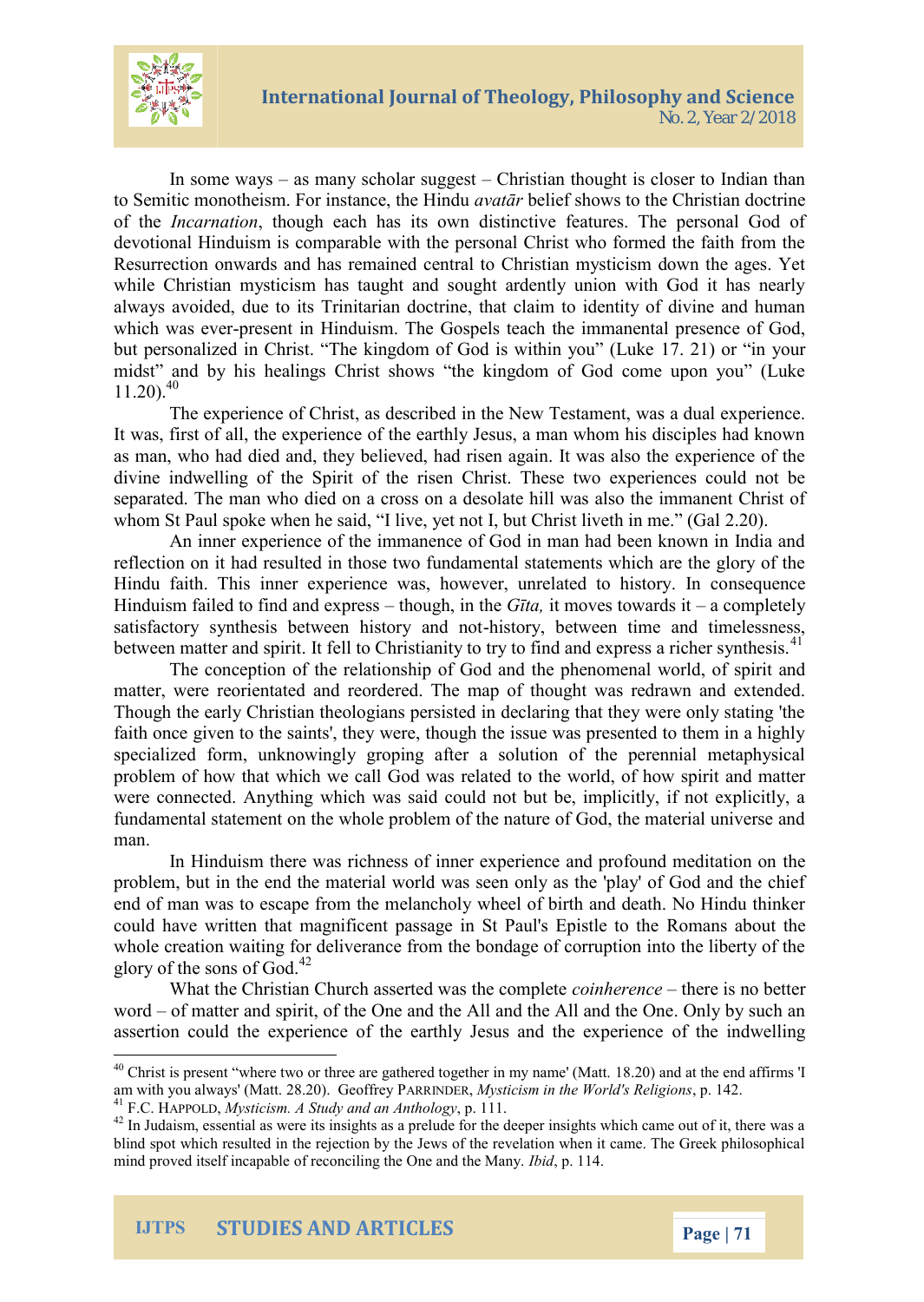

Christ be intellectually fused, only thus could the full immanence of God in the world, as it had been seen in the Jesus of history, be adequately explained. In early Christian thought Christ did not stand alone. He was the second Adam, the first-born of many brothers, the Archetypal Man, man as he is in his essential being. In Christ, said St Athanasius, God was made man *(hominized),* that man might be made God (*deified*).

The mystical identification – one can use no other word – of Christ with the whole of mankind and with the whole of man's nature, flesh as well as spirit, is emphasized time and time again by early Christian thinkers.

"We hold that to the whole of human nature the whole essence of the Godhead was united. . . . He in his fullness took upon himself me in my fullness, and united whole to whole that he might in his grace bestow salvation on the whole man".

It has been common to discuss Eastern Orthodox theology and mysticism separately from Western Catholic, but the Orthodox Church regards itself as catholic and universal, and the formal division of East and West did not come till the eleventh century when it was as much attacks from the Western Crusades as doctrinal differences that caused the split. Eastern Christians owed much to the Western Augustine or Gregory the Great, as Westerns were indebted to Eastern teachers like Athanasius and Basil.

In Greek mystical theology, however, the term "divinization" *(theosis)* is often used. Clearly this is not "deification" *(apotheosis)* in the sense of the Roman custom of regarding emperors as gods, which Christians unanimously rejected. St John of Damascus spoke of the interaction of nature and grace in restoring the perfection of man and uniting him progressively with the fullness of God, a "divinization' which was the way to union with God. Gregory of Nazianzus (329-389) spoke of God breathing in 'the divine part' of the soul so that it might receive the energy of God. St Maximus the Confessor (580-662) showed how grace united human nature to become "divine by grace", in contrast to Christ, who was divine by nature. Yet Christ is an example to us, and theological arguments against the division of the two natures in Christ were intended also to deny the division of man and God and affirm the ultimate union of human nature with divinity. The constant statement, "*What is not assumed, cannot be deified*", had in mind both the deification of the human nature of Christ and the divinization of the whole human person. Human divinization, however, though a process begun here, cannot be consummated until the world to come, when God shall be all in all. $^{44}$ 

On the other side, in the *East*, the Christian experience of God was characterized by *light* rather than darkness. The Greeks evolved a different form of mysticism, which is also found world-wide. This did not depend on imagery and vision but rested on the apophatic or silent experience described by Denys the Areopagite. They naturally eschewed all rationalistic conceptions of God. As Gregory of Nyssa had explained in his Commentary on the Song of Songs, "every concept grasped by the mind becomes an obstacle in the quest to those who search." The aim of the contemplative was to go beyond ideas and also beyond all images whatsoever, since these could only be a distraction. Then he would acquire

<sup>43</sup> John B. O'CONNOR, *The Sacred writings of St John of Damascus*, Jazbee Verlag Jürgen Beck, Altenmünster. Germany, p. 137.

<sup>44</sup> Vladimir LOSSKY, *The Mystical Theology of the Eastern Church*, London: James Clarke & Co., 1957, pp. 126, 154, 196.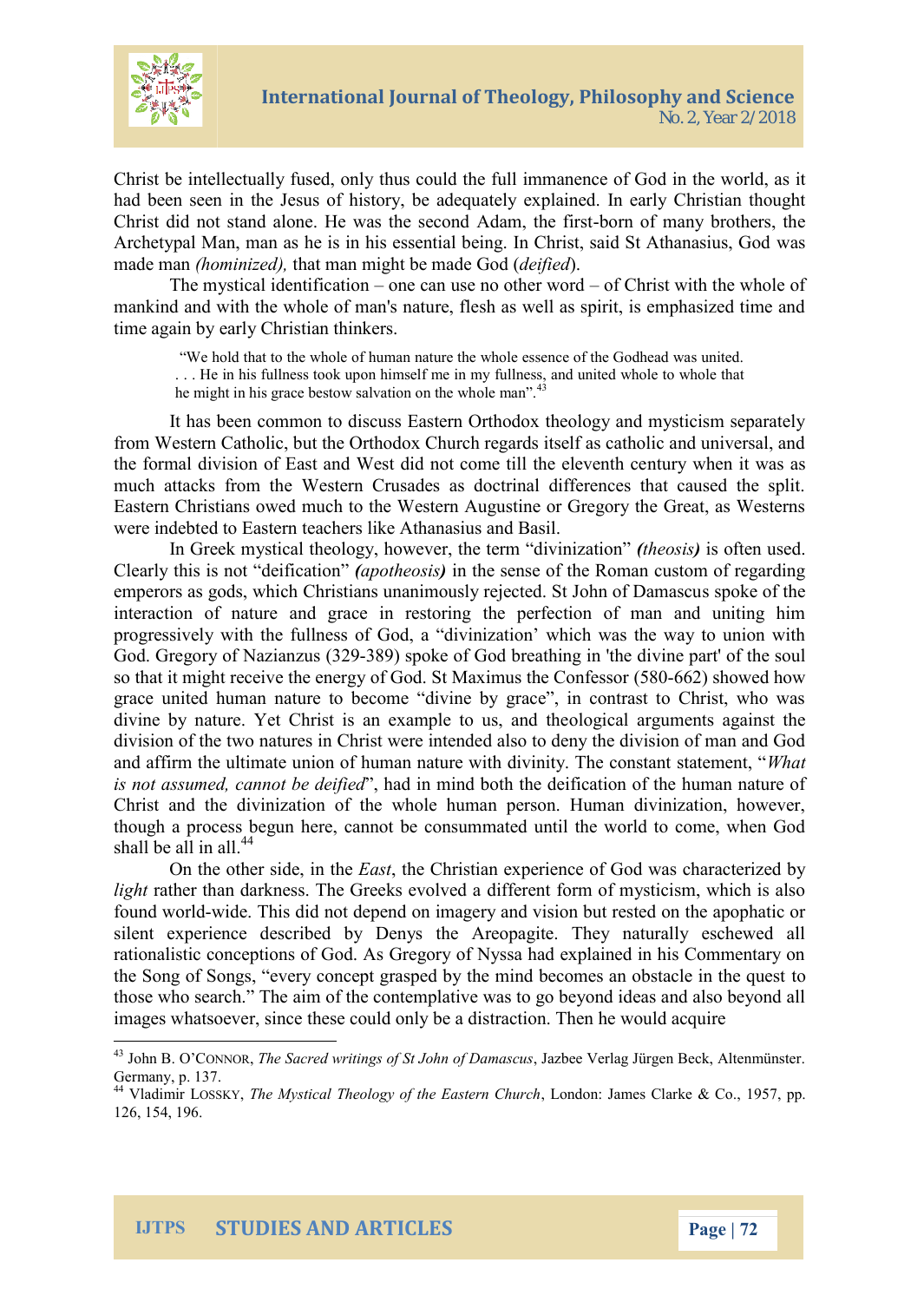

"A certain sense of presence' that was indefinable and certainly transcended all human experiences of a relationship with another person."<sup>45</sup>

This attitude was called *hesychia*, "tranquility" or 'interior silence". Since words, ideas and images can only tie us down in the mundane world, in the here and now, the mind must be deliberately stilled by the techniques of concentration, so that it could cultivate a waiting silence. Only then could it hope to apprehend a Reality that transcended anything that it could conceive.

How was it possible to know an incomprehensible God? The Greeks loved that kind of paradox and the *hesychasts* turned to the old distinction between God's essence (ousia) and his 'energies' (energeiai) or activities in the world, which enabled us to experience something of the divine. Since we could never know God as he is in himself, it was the 'energies' not the 'essence' that we experienced in prayer. They could be described as the 'rays' of divinity, which illuminated the world and were an outpouring of the divine, but as distinct from God himself as sunbeams were distinct from the sun. They manifested a God who was utterly silent and unknowable. As St Basil the Great had said:

"It is by his energies that we know our God; we do not assent that we come near to the essence itself, for his energies descend to us but his essence remains unapproachable."<sup>46</sup>

In the Old Testament, this divine energy had been called God's "glory". In the New Testament, it had shone forth in the person of Christ on Mount Tabor, when his humanity had been transfigured by the divine rays. Now they penetrated the whole created universe and deified those who had been saved. As the word "energeiai" (ενεργειαι) implied, this was an active and dynamic conception of God. Where the West would see God making himself known by means of his eternal attributes – his goodness, justice, love and omnipotence –, the Greeks saw God making himself accessible in a ceaseless activity in which he was somehow present.

When we experienced the "energies" in prayer, therefore, we were in some sense communing with God directly, even though the unknowable reality itself remained in obscurity. The leading hesychast *Evagrius Ponticus* (d. 599) insisted that the 'knowledge' that we had of God in prayer had nothing whatever to do with concepts or images but was an immediate experience of the divine which transcended these. It was important, therefore, for hesychasts to strip their souls naked:

"When you are praying," he told his monks, "do not shape within yourself any image of the deity and do not let your mind be shaped by the impress of any form." Instead, they should "approach the Immaterial in an immaterial manner".<sup>47</sup>

Evagrius was proposing a sort of Christian Yoga. This was not a process of reflection; indeed, "prayer means the shedding of thought".<sup>48</sup> It was rather an intuitive apprehension of God. It will result in a sense of the unity of all things, a freedom from distraction and multiplicity, and the loss of ego - an experience that is clearly akin to that produced by

<sup>45</sup> GREGORY of Nyssa, *Homilies on the Song of Songs. (Writings from the Greco-Roman World, Band 13*), 6, transl. with an Introduction and Notes by Richard A. NORRIS Jr., Society of Biblical Literature, 2012.

<sup>46</sup> St BASIL the Great, *Epistle* 234.1, apud Karen ARMSTRONG, *A History of God*: *The 4,000-Year Quest of Judaism, Christianity and Islam*, Paperback, The Random House Publishing Group, New York, 1993, p. 223.

<sup>47</sup> EVAGRIUS Ponticus, *On Prayer*, 67, in *Filocalia sfintelor nevoințe ale desăvârșirii* (*Philokalia of the holy struggles of perfection*), vol. 1, transl., Introduction and notes by Rev. Dumitru Staniloae, Harisma, Bucharest, 1992, p. 82.

<sup>48</sup> *Ibid*, 71, p. 83.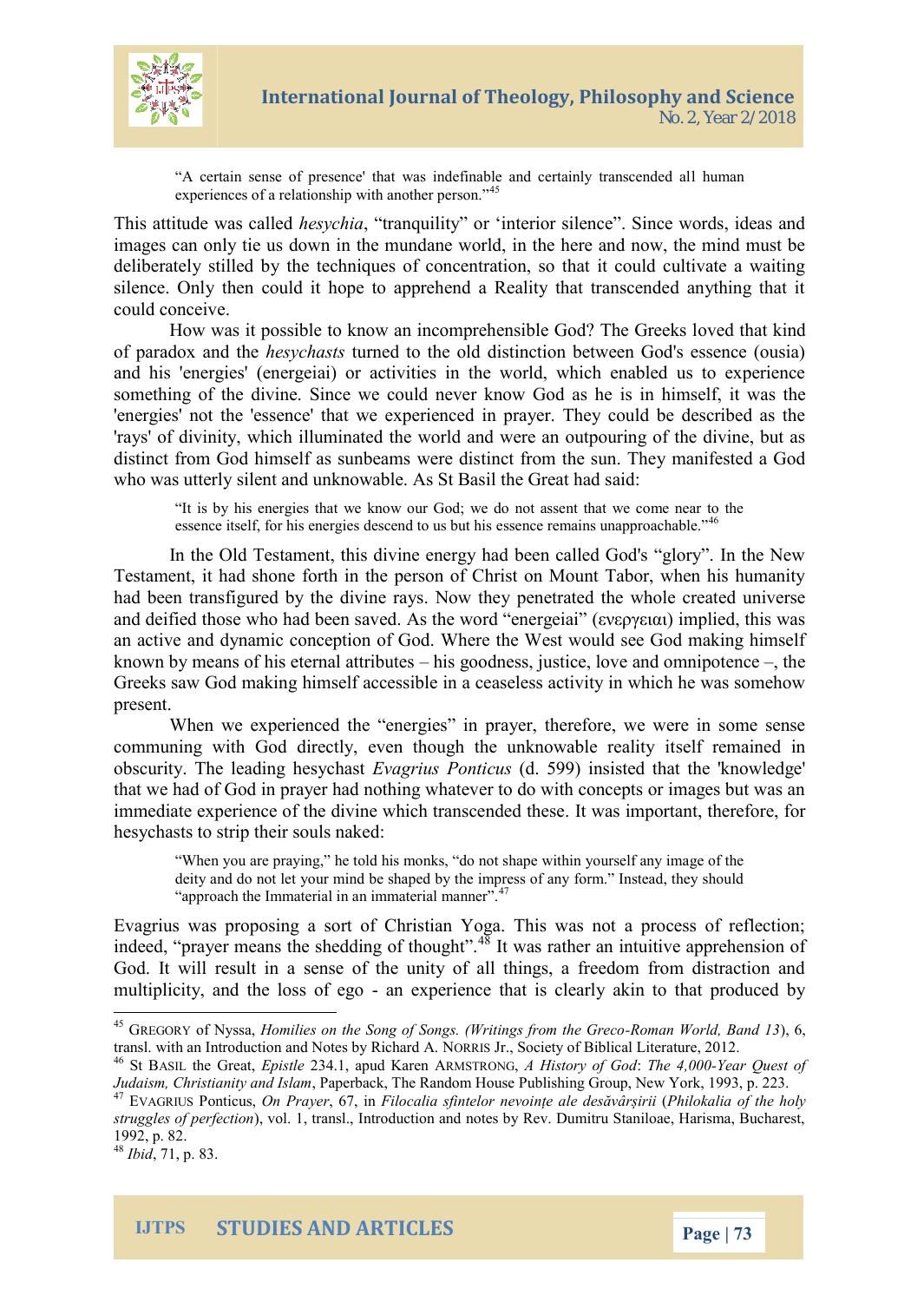

contemplatives in non-theistic religions like Buddhism. By systematically weaning their minds away from their 'passions' – such as pride, greed, sadness or anger which tied them to the ego – hesychasts would transcend themselves and become deified like Jesus on Mount Tabor, transfigured by the divine energies.

The goal of Orthodox Christian mysticism is the union of man with God in Christ. But since God is endless, the goal of uniting with Him, of our perfection, never corresponds to an end from which we can no longer advance. All Eastern Fathers agree that perfection has no end, but is a furtherance "from glory to glory" (II Cor. 3.18), or the *epektasis* St. Gregory of Nazianzus are talking about. To characterize this union the term used in the East is that of deification or participation in divinity ("partakers of the divine nature," II Peter 1.4). This destiny of man, who lives godly, but not by himself, but by participation  $-$  a distinction that prevents us from understanding the union in pantheistic terms – is expressed by the axiom of St. Athanasius the Great: "God has become man, so that man becomes God". The destiny of man in Christianity is to achieve the status of Christ by way of *likeness*, that is, an adoptive son of God, or to become God, not by identification but through *participation* into divine nature. This union always maintains in Orthodox theology a theandric character.<sup>49</sup>

The climax of spiritual life is the state of the believer, elevated above the level of his powers, not by himself, but through the work of the Holy Spirit. "Our mind comes out of itself and thus gets united with God, in which manner has become above mind," says St. Gregory Palamas.<sup>50</sup> During the vision of God, the mind overcomes itself and all its mental works receive a work of God. For through God this power of mind passes from potency into the act.

The union with God or the mystical path is seen differently in Eastern and Western theology. Both, of course, talk about the three phases of spiritual life, called differently, according to the Church writer from whom it was borrowed. Thus, Dionysius the Areopagite speaks of three great phases: *purification* (καθαρσις), *illumination* (φωτισμος) and *perfection* (τελειωσις) or *union*. In the West, Thomas Aquinas, one of Dionysius's numerous commentators, calls them *via purgativa, via iluminativa*, and *via unitiva*, appointments that all scholastic adopted. According to both St. Maximus the Confessor and Nikita Stithatos' nomenclature, the hierarchy of the development of spiritual life is divided into: απαθεια (impassion, insensibility), θεωρια (view, contemplation), and θεολογια, which refers to τελειωσις (perfection) or to θεωσις (deification). Both Greek terminology, highlighted by St. Maximus the Confessor, and scholastic terminology, invariably refer to the same three Dionysian functions and determine the same three phases of spiritual life.<sup>51</sup> The first two phases of *cleansing* or *depassioning*, which require a prolonged exercise constitute the Christian Ascetics, while the third one – the Mystic Theology, that is, *par excellence*, the science of man deification.

The distinction between the two great theologies appears when one takes into discussion the way of attaining deification or union of man with God. The meaning of union is perverted where there is a tendency towards the identification between man and God, that

<sup>49</sup> Dr. Alexandru-Corneliu ARION, *Panteismul hinduist și învățătura creștină despre Dumnezeu* (*Hindu pantheism and the Christian teaching on God*), Enciclopedică Publishing House, Bucharest, 2010, pp. 437-438. <sup>50</sup> Sf. GRIGORIE Palama, apud Pr. prof. dr. Dumitru STĂNILOAE, *Viaţa şi învăţătura Sfântului Grigorie Palama* (*The Life and Teaching of St. Gregory Palamas*), 2nd ed., Scripta, Bucureşti, 1993, p. 52.

<sup>51</sup> Nichifor CRAINIC, *Sfinţenia – Împlinirea Umanului* (Holiness - Human Fulfillment), *Curs de Teologie Mistică* (Mystical Theology Lecture), hierodeacon Teodosie Paraschiv, ed., Trinitas, Iaşi, 1993, pp. 81-83.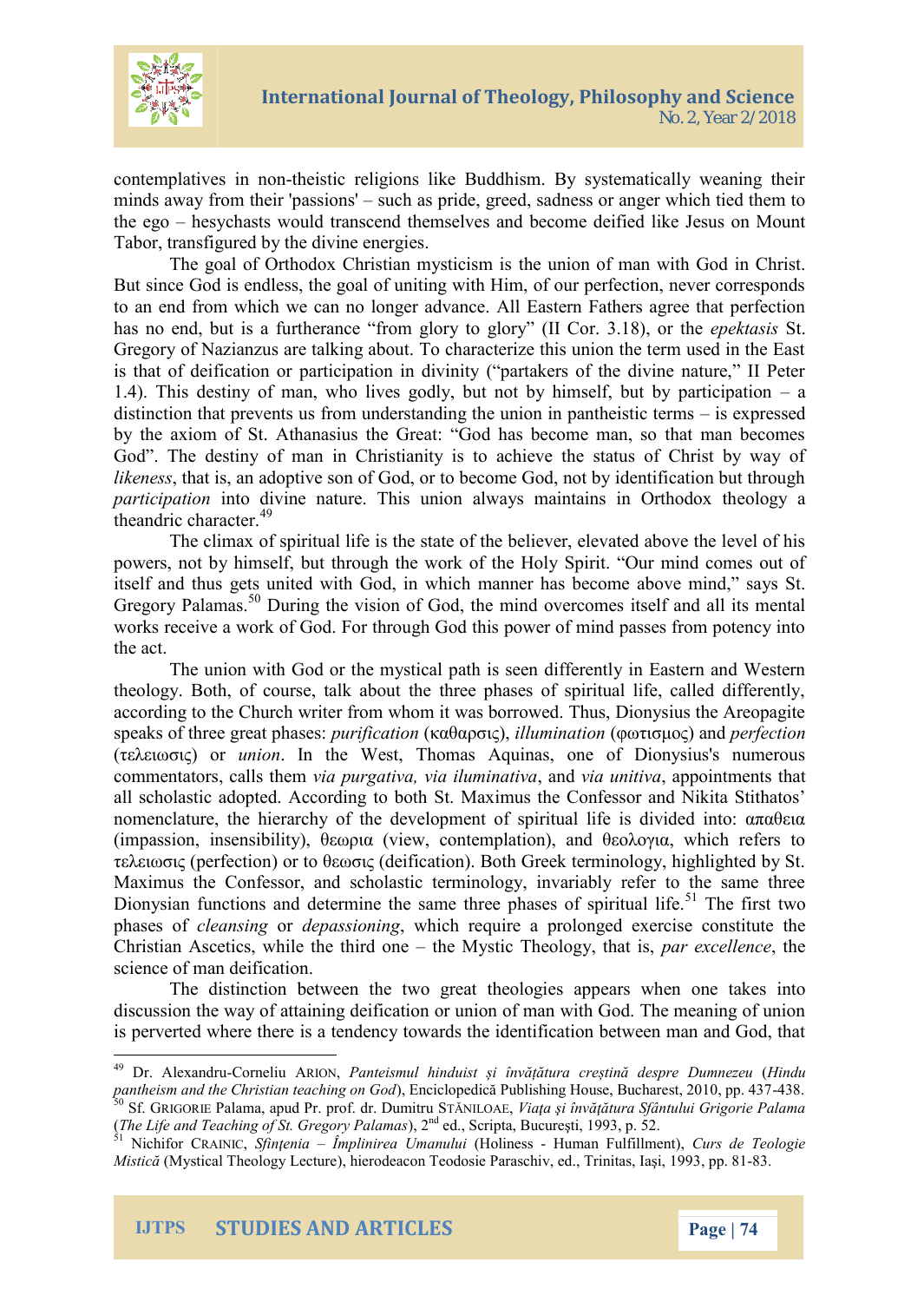

is to say, to an update in the consciousness of an identity that would exist substantially in advance, as it is the case with Hindu pantheism. That is why some Protestant theologians – who understand by the mysterious union with God this identification exclusively – reject, *de principio*, any mysterious union, falling into the opposite extreme, i.e. of the irreducible separation between man and  $God^{52}$ , and that's also because the Reformation has repudiated the Holy Sacraments. Moreover, in *Protestant theology* – from Albrecht Ritschl onwards –, it is believed that mysticism is possible only in a pantheistic view of God. It involves the dissolution of the human person into the divine substance of the cosmos. Consequently, mysticism is defined as:

"that form of the relationship with God in which world and human self are radically negated, and human personality gets dissolved, sinks into the infinite One of God." That is why a conclusion so foreign to the genuine Christian personalism has been reached: "A person-to-person relationship in which both persons remain cannot be thought of as of mystic nature."<sup>53</sup>

In fact, from the traditional protestant point of view, there is uncertainty concerning such a thing as Christian mystical theology. There are many – and not only Protestants – who argue that the question cannot be raised; yet the phenomenon seems persistent, however impossible. The stimulus of a book called *The Protestant Mystics* was the categorical assertion that 'there are no Protestant mystics".<sup>54</sup>

Unlike the West, in which, through *deism*, the direct connection with God got lost, by denying the teaching of St. Gregory Palamas about uncreated energies, the Orthodox theology consistently maintained that the Holy Spirit is present not only in the Church – from the day of Pentecost –, but also within the creation, from the beginning of the world, because all things were created *by* the Father, *in* the Son, *through* the Holy Spirit. The light that appeared in the universe before the stars and the sun, as the ideal original matter, which constitutes all the potentials of the created existence, is the created energy sprung out from the uncreated energy of the Spirit, Who walks over the waters at the moment of creation. Based on the work of the Holy Spirit, both in the Church and in the universe, Orthodox theology speaks of the transfiguration of cosmos and man *in* Christ, seen simultaneously as Creator Logos and Redeemer Logos. Thus, one of the absolutely peculiar dimensions of Eastern spirituality is the belief that matter can be transfigured, that it can be sanctified and even deified. Thus, Christ's redemptive work is interpreted in this *ontological* meaning.<sup>55</sup>

For Orthodox theology, the energies or divine works are uncreated; they belong to the nature of God, but through them the Persons are to be revealed. It is so that by divine and deifying grace, as divine energy, man can reach at perfect communion with the Creator, while preserving however his personal identity. In «unio mystica», God is the one who takes the initiative, descending on the "thread" of the uncreated energies in the man meeting, in

<sup>52</sup> Dumitru STĂNILOAE, *Ascetica şi Mistica Ortodoxă* (*Ascetics and Orthodox Mysticism*), vol. 1: *Ascetics*, Deisis, Alba Iulia, 1993, p. 16.

<sup>53</sup> P. Feine, *Der Apostel Paulus. Das Ringen um das geschichtliche Verständnis des Paulus,* Bertelsmann, Gütersloh, 1927, apud Mitropolitul Nicolae MLADIN, *Asceza şi mistica paulină* (*Pauline asceticism and mysticism*), Ed. and *Preface* by Pr. prof. dr. Ioan Ică, Deisis, Sibiu, 1996, p. 57.

<sup>54</sup> Anne FREMANTLE and W. H. AUDEN, *The Protestant Mystics*, Weidenfeld and Nicolson, London, 1964, p. vii.

<sup>55</sup> Alexandru-Corneliu ARION, *Hindu pantheism and the Christian teaching on God*, p. 446. Through Incarnation, Sacrifice, Resurrection, and Ascension to Heaven, Christ has transfigured His own Body in order to make it – through the Holy Spirit – a means of irradiation and transfiguration of man and creation into the Church.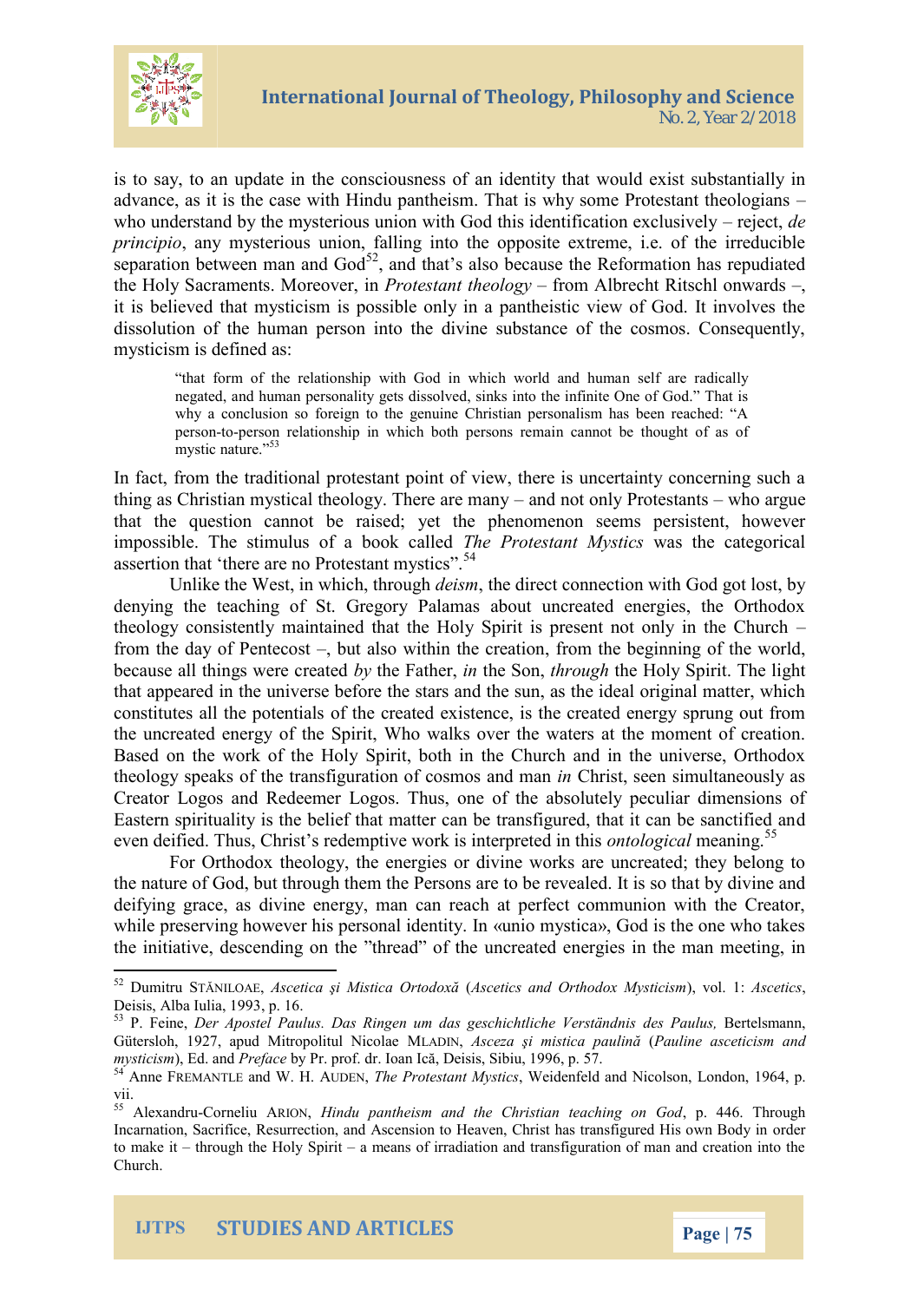

order to lifting him up to communion with Him, on the path of infinite spiritual progress in Christ and in the Church, through the Holy Spirit.

Viewed in itself, human nature does not become *one* with divinity, according to the Being. But along with divinity, "it also turns into godhead"; "it no longer remains in its boundaries and attributes." However this is only happening after the Resurrection, and not through being,<sup>56</sup> but by divine grace, as uncreated energy of God.

#### **CONCLUSION**

Unlike what is usually believed, the tension between the mystical and the antimystical is not absent even from the Eastern Fathers. Like monasticism, mysticism is not a religious phenomenon peculiar to Christianity, and it is disputed whether it is essential to Christianity at all. But it can be characterized as a search for and experience of immediacy with God. The mystic is not content to know about God, he longs for union with God. 'Union with God' can mean different things, from literal identity, where the mystic loses all sense of himself and is absorbed into God, to the union that is experienced as the consummation of love, in which the lover and the beloved remain intensely aware both of themselves and of the other.<sup>57</sup> How the mystics interpret the way and the goal of their quest depends on what they think about God, and that itself is influenced by what they experience: it is a mistake to try to make out that all mysticism is the same.<sup>58</sup> Yet the search for God, or the ultimate, for His own sake, and an unwillingness to be satisfied with anything less than Him; the search for immediacy with this object of the soul's longing: this would seem to be the heart of mysticism.<sup>59</sup>

The model of Hindu ontological identity, Christianity opposes the model of personal transfiguration, through the continuous elongation of the person in God, realization possible only from the perspective of divine uncreated energies. God is not present with His being in the space that He created, but by plasticizing the reasons of creation, He constitutes the latter as an organic whole, harmonious in himself, which He sustains through His will. Unlike the ontological identity between God and the creature of Hindu perspective, the Christian mysticism of the Eastern Church postulates the eternally ontological difference between man and God $^{60}$ 

In Hindu theology, the union with Brahman is given, but it must also be realized consciously through the salvific gnosis. The process of union in Hinduism is accomplished by removing the veil of ignorance (māya), that is, by knowing that the world is illusory, by the act of consciousness that man is essentially, always, identical to God. The knowledge (jñāna), obtained through meditative contemplation, is the path of mysticism in Hinduism. Once unity with God is given, it must only be consciously accomplished by removing the illusion that man would not be one with God-Brahman. The state of union is at the disposal of the ascetic, who has withdrawn from the world and lives only for contemplation.

<sup>56</sup> Dumitru STĂNILOAE, *Ascetics and Orthodox Mysticism,* vol. 2: *Mysticism,* p. 200.

<sup>57</sup> Andrew LOUTH, *The Origins of the Christian Mystical Tradition. From Plato to Denys*, 2nd edition, Oxford University Press, 2007, p. xiv.

<sup>58</sup> The literature on this subject is vast, but see in particular: R.C. ZAEHNER, *Mysticism Sacred and Profane. An Inquiry into some varieties of Praeternatural Experience*, Oxford, Clarendon Press, London, 1957. <sup>59</sup> Andrew LOUTH, *The Origins of the Christian Mystical Tradition*,

<sup>60</sup> Alexandru-Corneliu ARION, *Hindu pantheism and the Christian teaching on God*, p. 448.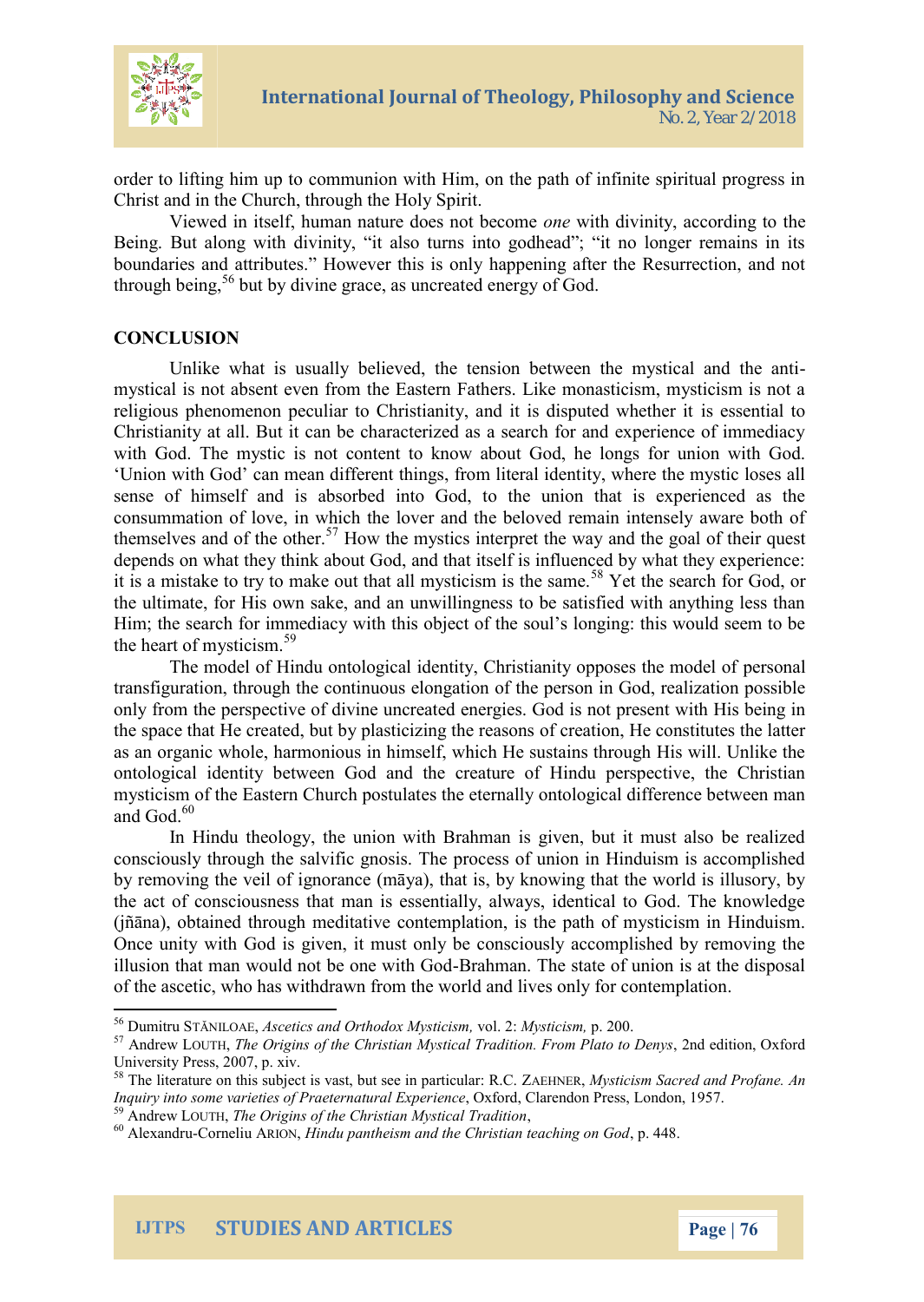

The ultimate deification will consist, as Father Stăniloae has put it, into a look and experience of all the thought of and irradiated divine values and energies, to the ultimate measure of man, before Christ. But in doing so, in front of every human being, through the reasons and energies gathered within him, will be reflected the logoi (reasons) and energies of the Logos. That is why eternal happiness will consist in the contemplation of the face of Christ (Rev. 22. 4). $61$ 

The whole process can be synthesized by the statement of the St Maximus the Confessor:

"God has made us so that we may become partakers of the divine nature, so that we may enter into eternity in order to appear in likeness with Him, being deified by the grace that produces all the existing beings and calls to existence everything that does not exist."<sup>62</sup>

In this way, Christianity is uniquely established into a religion that, although it appears in history, transcends this history into a meta-history, because it is founded on the sacrifice of the Son of God Incarnate. This fully divine and human condition, at the same time, of his Founder, is absolutely specific to Christianity, and by this it is radically different not only from the Hindu religion, but also from any extra-Christian religious experience.

Finally, what we find in the Eastern Fathers undermines any tendency towards seeing mysticism as an elite, individualist quest for 'peak' experience'; rather for them the 'mystical life' is the "life with Christ hid in God" of Colossians 3.3, a life which is ecclesial, that is lived in the Body of Christ, which is nourished liturgically, and which is certainly a matter of experience, though not of extraordinary "experiences".<sup>63</sup> The mystical life, the 'theoretical' life, is what we experience when we are caught up in the contemplation of Christ, when, in that contemplation, we come to know 'face to face' and, as the Apostle Paul puts it, "know, even as I am known" (1 Cor. 13.12).

#### **BIBLIOGRAPHY:**

- [1] ALSTON, A.J., "Śaṅkara on the Absolute"*,* in *A Śaṅkara Source-book*, vol. 1, Shanti Sadan, London 1981.
- [2] ARION, Dr. Alexandru-Corneliu, *Panteismul hinduist și învățătura creștină despre Dumnezeu* (*Hindu pantheism and the Christian teaching on God*), Enciclopedică Publishing House, Bucharest, 2010.
- [3] ARMSTRONG, Karen, *A History of God*: *The 4,000-Year Quest of Judaism, Christianity and Islam*, Paperback, The Random House Publishing Group, New York, 1993.
- [4] BISHOP, Donald H., ed., *Mysticism and the Mystical Experience: East and West*, London and Toronto, 1995.
- [5] BOWES, Pratima, "Mysticism in the Upanishads and in Śaṅkara's Vedānta", in *The Yogi and the Mystic. Studies in Indian and comparative Mysticism*, Karel WERNER, ed., Durham Indological Series No.1, Curzon Press Ltd., 1994.
- [6] CRAINIC, Nichifor, *Sfinţenia – Împlinirea Umanului* (*Holiness - Human Fulfillment*), *Curs de Teologie Mistică* (Mystical Theology Lecture), hierodeacon Teodosie Paraschiv, ed., Trinitas, Iaşi, 1993.
- [7] DASGUPTA, Surendranath, *Hindu Mysticism,* Frederick Ungar Publishing Co*.*, New York, 1927.
- [8] DUPRÉ, Louis, "Mysticism" [First Edition], in *Encyclopedia of Religion*, Second Edition**,** Lindsay JONES, Editor in Chief, vol. 9: *Mary • Ndembu Religion*, Macmillan Reference USA, Thomson Gale, 2005.
- [9] ELLWOOD, Robert S., *Mysticism and Religion*, 2nd ed., New York and Oxford, U.K., 1999.
- [10]EVAGRIUS, Ponticus, *On Prayer*, 67, in *Filocalia sfintelor nevoințe ale desăvârșirii* (*Philokalia of the holy struggles of perfection*), vol. 1, transl., Introduction and notes by Rev. Dumitru STĂNILOAE, Harisma, Bucharest, 1992.

<sup>61</sup> Dumitru STĂNILOAE, *Ascetics and Orthodox Mysticism*, vol. 2, pp. 205-206.

<sup>62</sup> Sf. MAXIM Mărturisitorul, *Epist. 43, Ad. Ioannem cubicularium,* P.G., t. 91, col. 640 B, apud Vladimir LOSSKY, *The Mystical Theology of the Eastern Church*, p. 117.

<sup>63</sup> Andrew LOUTH, *The Origins of the Christian Mystical Tradition*, p. 213.